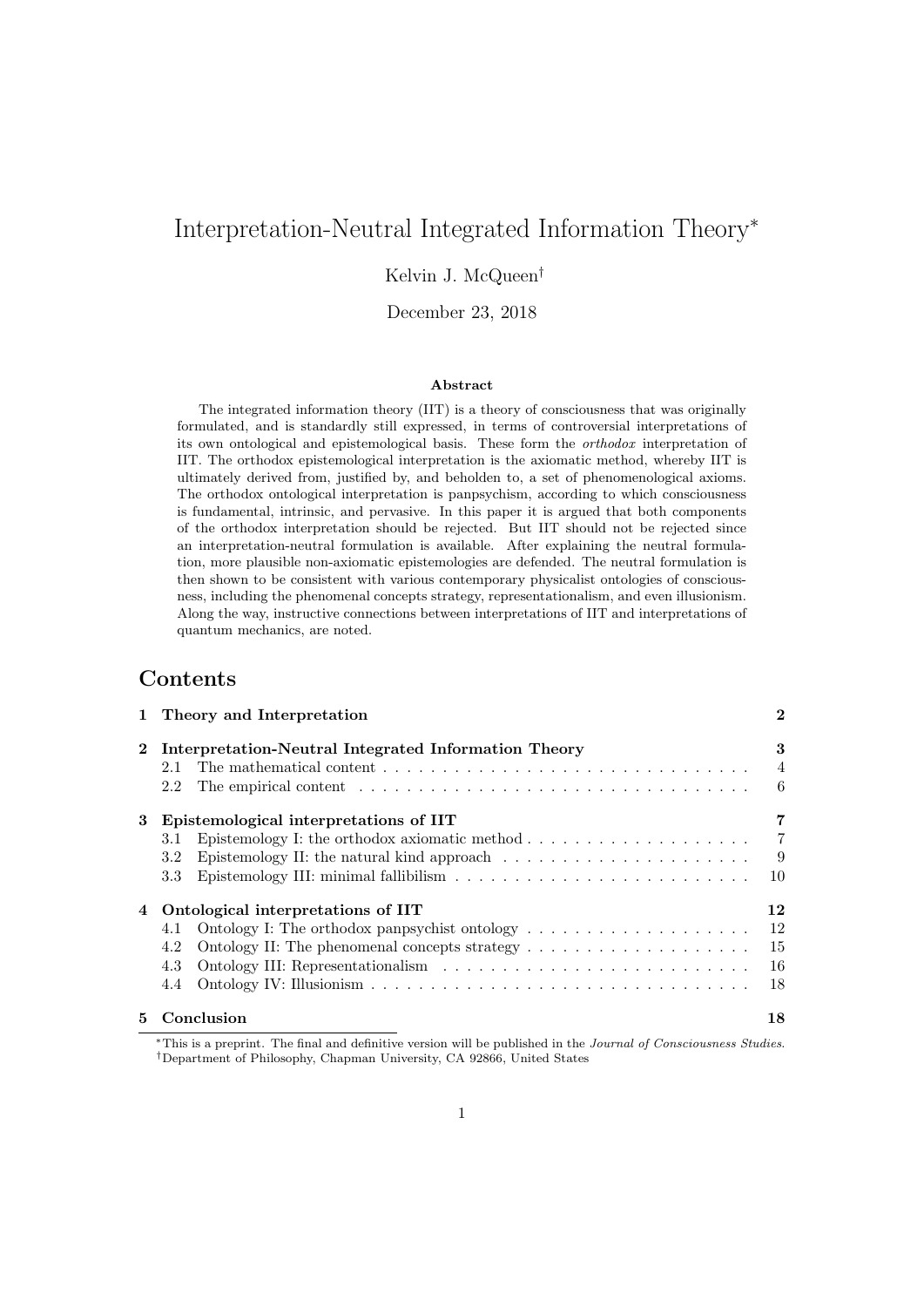## 1 Theory and Interpretation

Scientific theories are often framed in terms of the philosophical assumptions of their founders. Perhaps the most striking example is quantum theory, which was framed, throughout much of the twentieth century, in terms of the philosophical assumptions of Danish physicist Niels Bohr. This expression of quantum theory came to be known as the Copenhagen interpretation and is commonly referred to as the *orthodox interpretation of quantum theory*.<sup>1</sup>

A more recent example from neuroscience is the integrated information theory of consciousness (IIT). IIT is almost invariably framed in terms of the substantive philosophical assumptions of its founder, Guilio Tononi.<sup>2</sup> I will therefore refer to these assumptions as the *orthodox in*terpretation of IIT. When IIT is expressed in terms of these assumptions I will refer to it as Orthodox-IIT.

The philosophical assumptions that make up an interpretation can be distinguished into two kinds, ontological and epistemological. Ontological interpretations are claims about what exists (if anything) according to the theory, or what reality must be like (if anything) given the predictive success of the theory. Epistemological interpretations state what kind of evidence supports the theory and how.

Contemporary interpretations of quantum theory are ontological but not epistemological.<sup>3</sup> For it is relatively clear what the predictions of quantum theory are and we have been able to confirm those predictions with modern technology. But in the case of IIT, it is relatively unclear what its predictions are, and insofar as we can clarify them, current technology struggles to test them. This not only raises the question of why we should believe IIT. It raises the question of whether IIT can even be considered scientific. Epistemological interpretations of IIT attempt to answer these questions.

The foundations of physics is the branch of physics that evaluates interpretations of quantum theory. Since at least the 1950's it has been busy teasing apart the interpretation-neutral quantum theory from its orthodox interpretation, critically examining the orthodox interpretation, and formulating and evaluating alternative interpretations.<sup>4</sup> As a result, our understanding of quantum theory has significantly progressed. This progress is inspiring the present project, which aims to do the same for IIT. The basic idea behind this paper is that if quantum theory can advance by extracting its core structure from its problematic orthodox interpretation, then so too can IIT.

Interpretation-neutral integrated information theory (Neutral-IIT) is intended to be a "barebones" formulation that expresses only what is essential for an experimental neuroscientist to apply the theory in practice, while minimizing (or ideally, completely removing) controversial philosophical assumptions.<sup>5</sup> There are many reasons for defining Neutral-IIT, isolating and criticizing its orthodox interpretation, and formulating new, more plausible interpretations. One is to combat much of the undeserved negative attention that IIT has received. There are now many published criticisms of IIT. But while they do seriously challenge Orthodox-IIT, they typically fail to address Neutral-IIT. The neutral formulation opens IIT up to a broader audience who might otherwise reject it due to their philosophy of mind.

<sup>&</sup>lt;sup>1</sup>See e.g. Griffith (2018, p5) and Albert (1992, p17).

<sup>&</sup>lt;sup>2</sup>See Tononi (2004, 2008, 2012, 2017a, 2017b), Oizumi et. al (2014), Tononi & Koch (2015), and Tononi et. al. (2016).

<sup>&</sup>lt;sup>3</sup>In quantum theory, there is a distinction between *psi-epistemic* and *psi-ontic* interpretations. These interpretations agree on what evidence supports quantum theory but give alternative accounts of the reality described by quantum theory. Hence, they are both ontological but not epistemological interpretations, see e.g. Aaronson et. al. (2013).

<sup>&</sup>lt;sup>4</sup>This author's recent attempts to contribute to this field can be found in McQueen (2015) and McQueen and Vaidman (2018).

<sup>5</sup>For a quantum analogue of this project, see Wallace (forthcoming).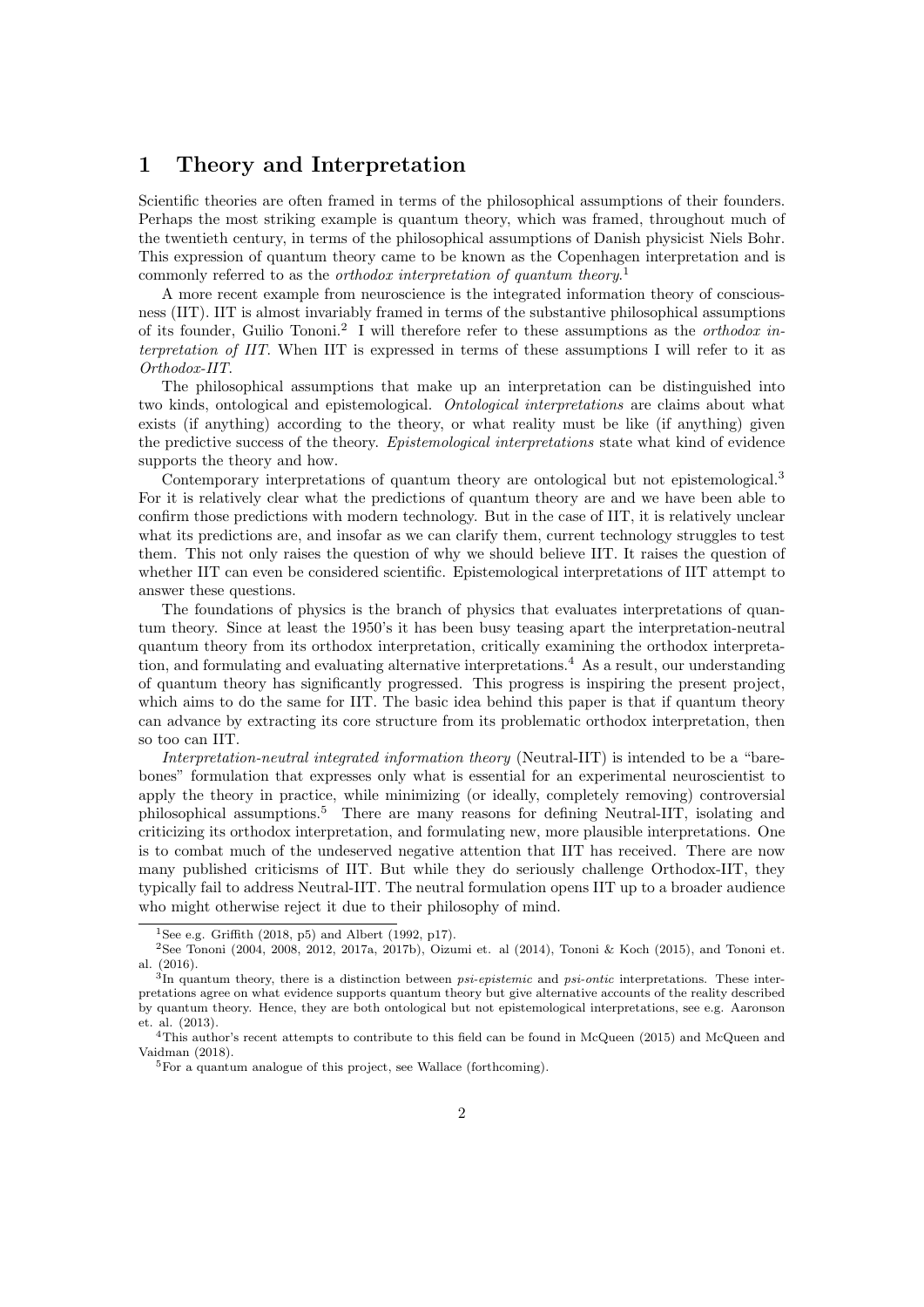Here is the structure of the paper. Section 2 describes the mathematical and empirical content of Neutral-IIT. Section 3 describes epistemological interpretations. I begin by describing the orthodox epistemological interpretation, the axiomatic method. I then explain why the axiomatic method cannot work, and should be abandoned (Sec. 3.1). I then consider two more plausible epistemological interpretations. The first denies that the axioms have an axiomatic status, instead treating them as malleable postulates that might help to abductively confirm IIT (Sec 3.2). The second denies that the axioms play any role in justifying the theory (Sec. 3.3).

Section 4 describes ontological interpretations. I describe the orthodox ontological interpretation before raising several objections to it (Sec. 4.1). I then show that contemporary philosophy of mind provides a number of resources for developing more plausible ontologies that are immune to the objections that befall Orthodox-IIT. I describe three physicalist interpretations, based on the phenomenal concepts strategy (Sec. 4.2), representationalism (Sec. 4.3), and finally, illusionism (Sec. 4.4). I leave it to the reader to decide which is the superior physicalist interpretation of IIT.

# 2 Interpretation-Neutral Integrated Information Theory

Integrated information theory (IIT) is presented as a theory of phenomenal consciousness. A subject is phenomenally conscious if and only if there is something it is like to be that subject. A mental state is phenomenally conscious if and only if there is something it is like to be in that state. In addition to this traditional definition (Nagel (1974)), Tononi offers an instructive operational definition: phenomenal consciousness is what one loses when one falls into dreamless sleep and then regains when one either wakes up or starts dreaming (Tononi et. al. (2016, p450)). Finally, there is a dialectical definition: phenomenal consciousness is what's being debated in debates over the hard problem of consciousness (Chalmers 1995a). In what follows I refer to phenomenal consciousness just as consciousness or experience.

Consciousness seems like a private phenomenon: while I can be certain about my own consciousness, I cannot be certain about the consciousness of others. Nonetheless, consciousness manifests itself in the form of observable symptoms of consciousness. The most obvious of these are phenomenal reports, whereby one describes one's consciousness. In practice, such reports are used to find the neural correlate of consciousness.

IIT claims to have identified the neural correlate of consciousness. According to IIT, it is integrated information. Information is not like information in a book, it is an objective measurable property of physical systems. When it takes a certain form, it can be said to be integrated. I define these notions more formally below.

IIT has three core applications. It uses facts about the integrated information in a system to determine (i) whether that system is conscious, (ii) to what extent it is conscious, and (iii) the qualitative character (or qualia) of that system's experience. That's the basic idea. Let us now consider how we can present this theory in detail, but in a way that strips it of its controversial philosophical assumptions.

If the subject matter of IIT is consciousness, then the project of formulating an absolutely philosophically neutral version of IIT might seem like a non-starter. For there are many prominent philosophers who claim that consciousness does not even exist, that it is an illusion! These are the illusionists.<sup>6</sup>

Given illusionism, there are two options. We could concede that an absolutely neutral formulation of IIT is impossible, formulate Neutral-IIT as a theory of phenomenal consciousness that is inconsistent with illusionism, and from there try to make it as philosophically neutral as

 $6$ For example, see Dennett (1991, 1998, 2016) and Frankish (2016).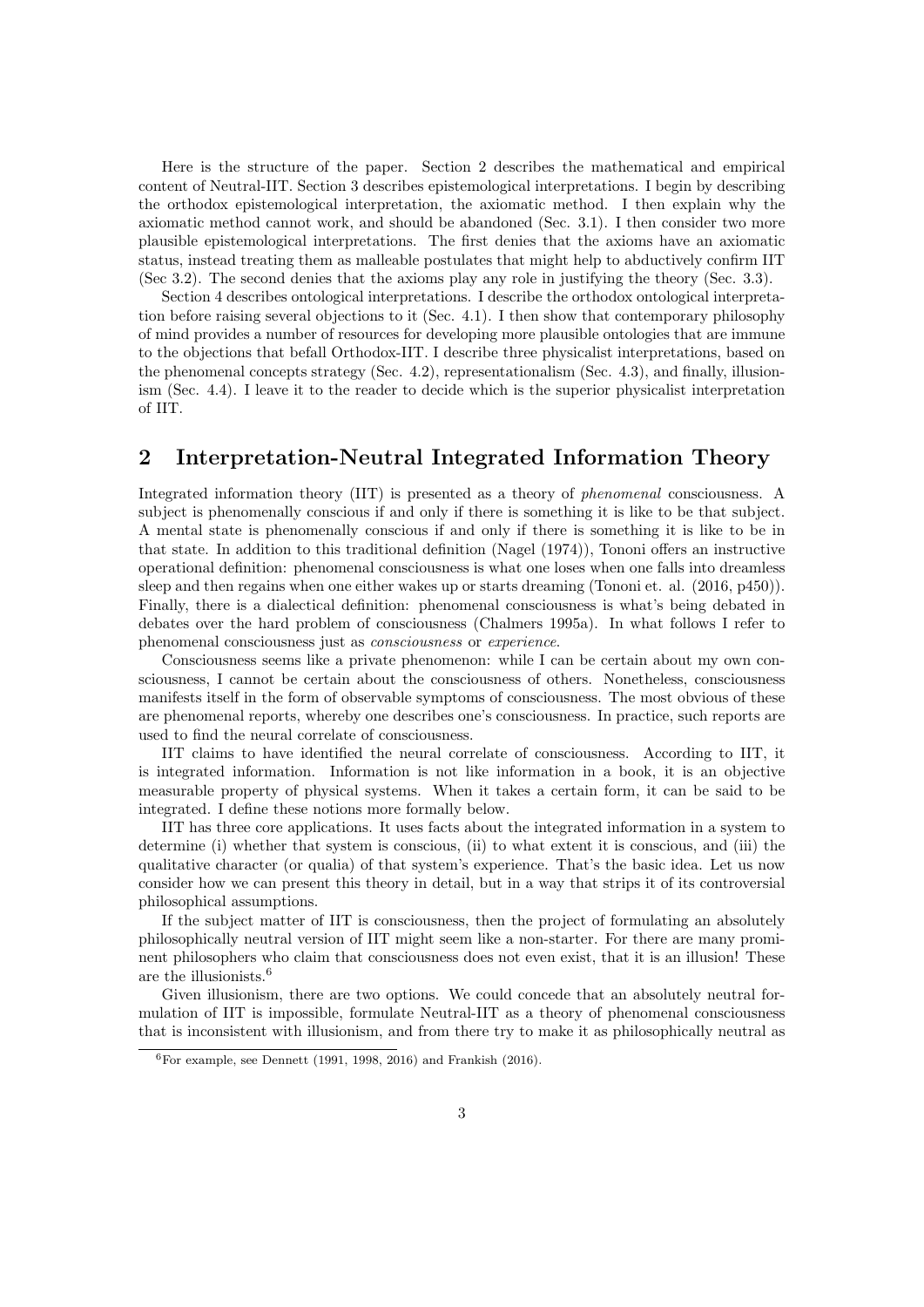possible. Alternatively, we could try to find a way to define Neutral-IIT so that it is consistent with both illusionism and realism about consciousness.

Here I take the second option. The main reason is that the core structure of IIT should be open to illusionists. To see this, imagine that in the future we find out that our judgments about phenomenal consciousness seem to always strongly correlate with information integration in corresponding brain states. It is not clear that this would refute illusionism. In fact, illusionists might want to say that information integration plays some important role in creating the illusion (McQueen, forthcoming).<sup>7</sup>

To formulate Neutral-IIT so that it is neutral between illusionism and realism about consciousness, we must find some phenomena in the vicinity of consciousness that both parties agree upon. The empirical content (the predictions) of Neutral-IIT may then concern correlations between information integration and the agreed upon phenomena. The natural choice would be uncontroversial observable symptoms of consciousness such as phenomenal reports. Phenomenal reports are reports of how things consciously seem to subjects and how their experience feels to them, etc. What Dennett (2003) calls the subject's heterophenomenological world.

Neutral-IIT is therefore just a framework for helping researchers find the neural correlates of consciousness (or its observable symptoms). It provides an account of what to look for: integrated information in brain regions that correlate with the observable symptoms. And it provides the means for making more precise predictions and testing them (discussed below). The framework does not answer the question of why these correlations exist (the hard problem), and is consistent with answers that postulate the reality of consciousness as well as those that do not.

To define Neutral-IIT, we need two ingredients. First, we need a mathematical formalism that tells us how to calculate information integration. This is the mathematical content of the theory. Second, we need a clear set of predictions that correlate information integration to observable symptoms of consciousness. This is the *empirical content* of the theory. I will take each of these in turn.

#### 2.1 The mathematical content

There are three crucial notions that require formal definitions. The first two are *information* and *integration* (or  $\phi$ ). The third has gone under various labels, and will here be referred to as Q-shape. A Q-shape is an abstract structural property of integrated information. Under Orthodox-IIT, for every qualitative character of experience (quale), there is a distinctive Q-shape that determines that quale (Balduzzi & Tononi (2009)).

The mathematical formalism of the bare theory is just the mathematical formalism of IIT. And so here, I will only explain the technical details that will be relevant to the subsequent discussion. We will need a technical definition of information. Integration and Q-shape will play less of a role in subsequent discussion and will receive only simple intuitive definitions.(Readers already familiar with the mathematical formalism may proceed to section 2.2.)

In IIT, *information* is a measure of the extent to which the present state of a system constrains that system's potential past and future states. We may therefore speak of the cause information in the system, which is a measure of the extent to which the present state of the system constrains its immediate past state, and the *effect information* in the system, which is a measure of the extent to which the present state of the system constrains its immediate future

<sup>7</sup>There is an important parallel here with quantum theory. In addition to realist ("psi-ontic") interpretations of quantum theory, there are also anti-realist ("psi-epistemic") interpretations which deny the existence of a quantum physical reality, e.g. Caves et. al. (2002). If we allow quantum interpretations that deny that the quantum formalism describes a real microphysical reality, then we should also allow interpretations of IIT that deny that the IIT formalism describes the reality of consciousness.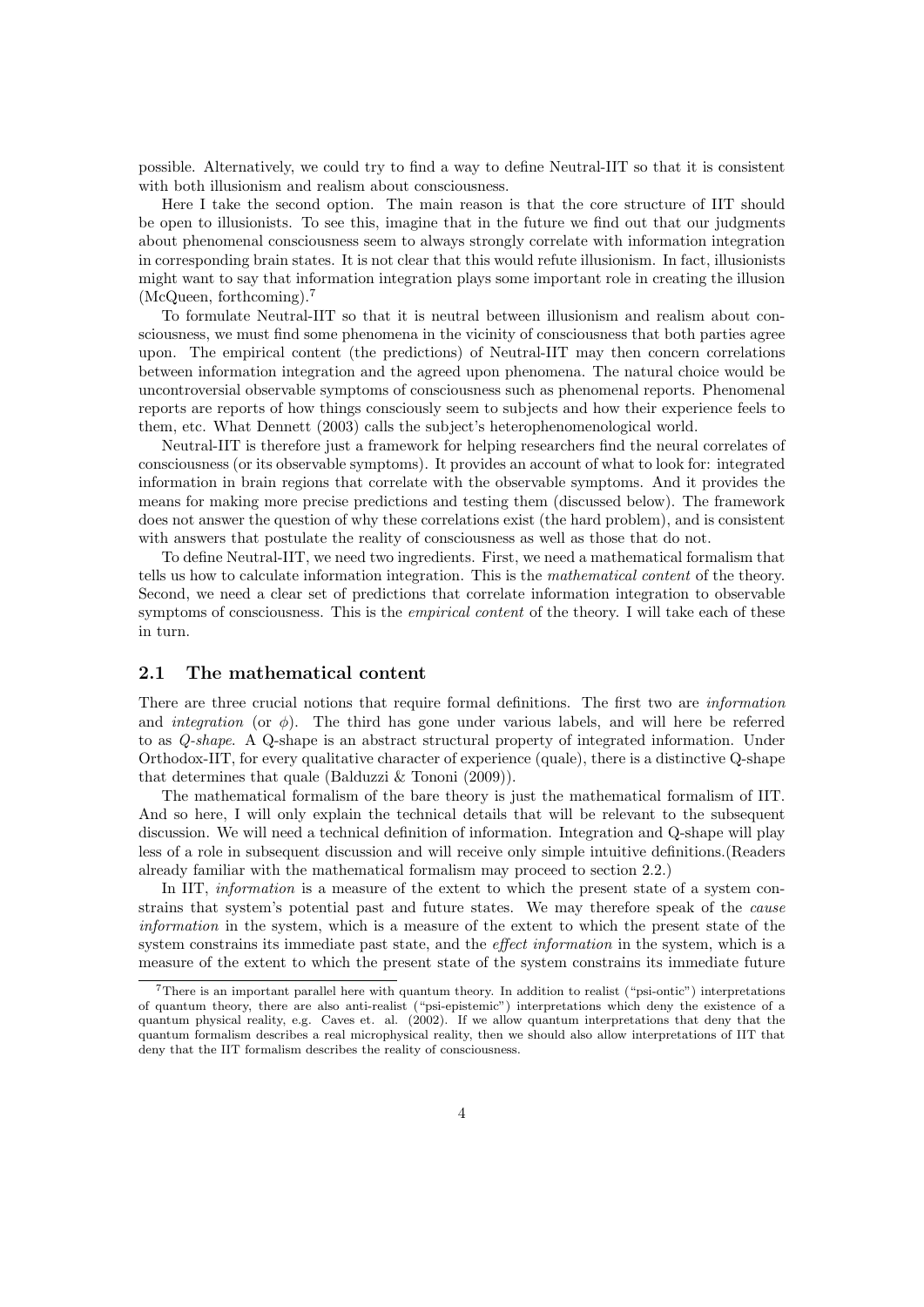state. The information (per se) is defined as the minimum of the cause information and the effect information.<sup>8</sup>

Let's consider how we measure the *cause* information in a system (the same principles apply to the measurement of the effect information). First, we need to identify the state space of the system, i.e. all of its possible configurations. We must then assign two probability distributions to this state space, an a priori distribution, and an a posteriori distribution.

The *a priori* probability distribution is relatively trivial as it assigns equal probability to each possible state in the state space. It can be thought of as the probability that the system was, in the previous moment, in one of its possible states, given that we know nothing about its current state.<sup>9</sup>

The *a posteriori* probability distribution depends upon the actual state of the system and the rules that govern the interactions among its parts. It can be thought of as the probability that the system was, in the previous moment, in one of its possible states, given that we do know its current state.

Cause information is defined as the distance between these two probability distributions. There are various ways of measuring the distance between two probability distributions.<sup>10</sup> The distance measure should give zero for identical distributions and give greater values the greater the divergence in the two probability distributions. Intuitively, one can think of it as a measure of the work required to transform one distribution into the other. The cause information in a system is therefore a measure of the extent to which the system's current state constrains the probability distribution assigned to its past state space.

Thus, let  $D(P_1 \parallel P_2)$  be the distance between probability distributions  $P_1$  and  $P_2$ . Let  $p(S^p)$ be the a priori probability distribution that assigns equal probabilities to all possible (past) states of system S. And let  $p(S^p | S^c = s)$  be the *a posteriori* probability distribution for S's possible past states given its current state s. The cause information  $ci$  of S is then given by:

$$
ci(S^{p}|S^{c}=s) = D(p(S^{p}|S^{c}=s)||p(S^{p})).
$$
\n(1)

We will return to this definition later, to consider what motivates its role in modeling consciousness (Sec. 3.1), and whether it can be considered a fundamental quantity (Sec. 4.1). The remaining notions of integration, and Q-shape, will now simply be defined intuitively.

A system's information is integrated if it is not determined by the information in its parts (treated independently). The relevant parts to consider are defined by the minimum information partition (MIP). This is the partition into independent parts that leaves the least information unaccounted for by the parts. The amount of integrated information in the system represents the amount of information in the system that is not determined by the information in its parts defined by the MIP. This amount is represented by  $\phi$ .<sup>11</sup>

For a system S with  $\phi = N(N > 0)$ , it is possible that S has a part with  $\phi > N$ , and it is possible that S is part of a larger system with  $\phi > N$ . In either case, S's  $\phi$  is not the theoretically interesting quantity. For such overlapping systems, the interesting quantity is the  $\phi$  of the system with the largest  $\phi$ , or  $\phi^{max}$ . (Under Orthodox-IIT, only  $\phi^{max}$  is a measure of consciousness.)

<sup>8</sup>The reason for taking the minimum is explained in Oizumi et al. (2014, pp.7-8). Note that information has broader application than is presented here. For example, we may speak of the information about a system contained in one of its subsystems. This is a measure of the extent to which the subsystem constrains the past and future states of the system. This will not be needed in what follows.

<sup>&</sup>lt;sup>9</sup>One might think that there are other constraints (other than its present state) that suggest that the a priori distribution should be something other than an equiprobable one. Here it is important to note that the current mathematical formalism is not immutable, and revisable in light of such considerations.

<sup>10</sup>See e.g. Tononi (2012, pp.319-20, note 7).

<sup>&</sup>lt;sup>11</sup>For a formal definition of  $\phi$  see Oizumi et al. (2014, pp.8-13).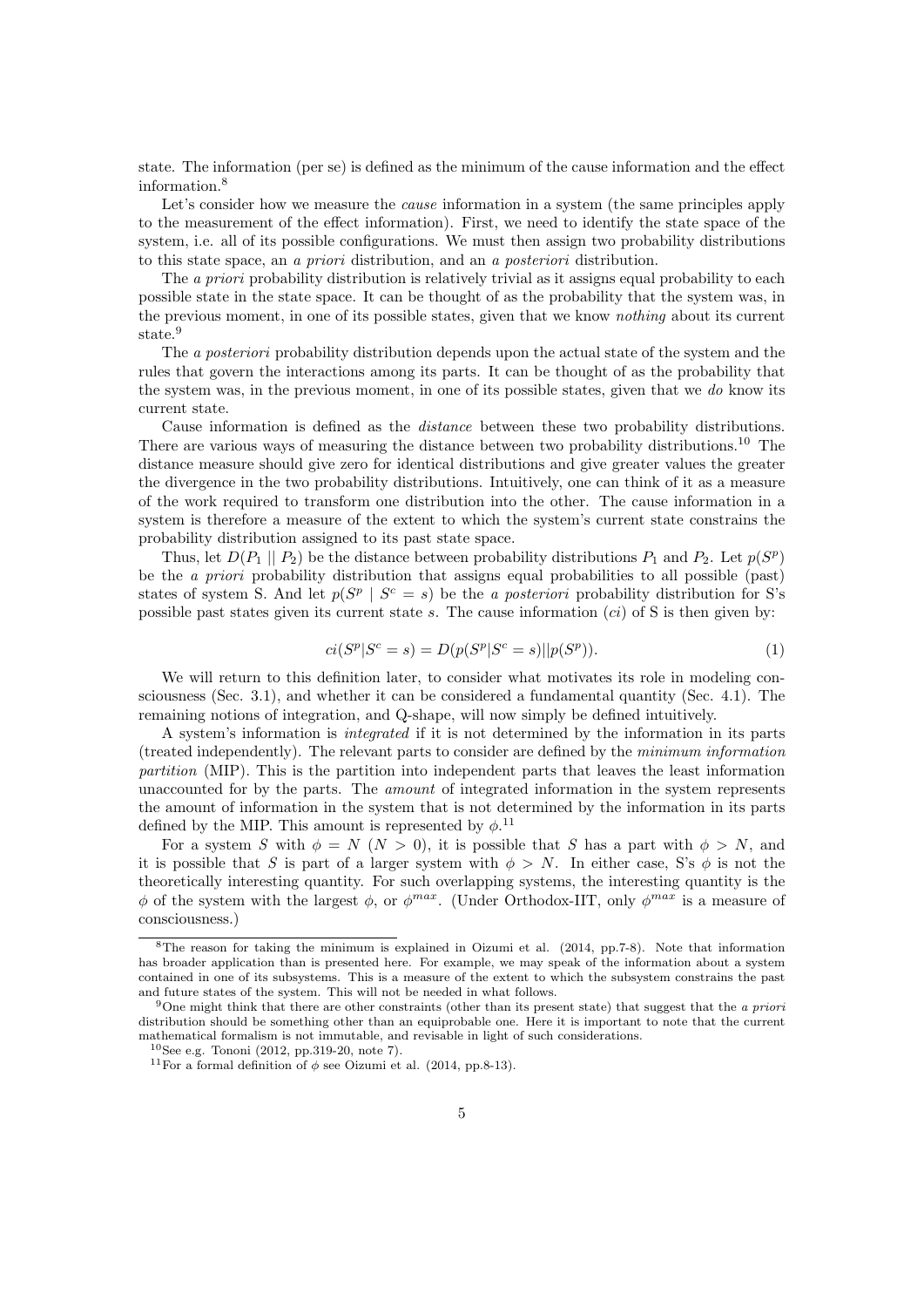Finally, a Q-shape is specified by the informational relationships generated by the system (Balduzzi & Tononi (2009)). For a  $\phi^{max}$  system, one can draw up its informational relationships in a space called "qualia-space" or "Q-space". The dimensions of Q-space correspond to the possible states of the system. The dimensions are of unit length, corresponding to probability one. A point in Q-space therefore picks out a probability distribution. Thus, one can identify many points in this space corresponding to how different parts of the  $\phi^{max}$  system constrain the system's probability distribution. Together these points will create a shape, a Q-shape. (Under Orthodox-IIT, each Q-shape determines a specific qualitative character or quale.)

#### 2.2 The empirical content

The predictions of Neutral-IIT all concern correlations between integrated information and the observable symptoms of consciousness. As subject's phenomenal reports are the paradigm of such observable symptoms, the predictions will be phrased in terms of them. There are two primary predictions:

(i) Subjects' reports on when they are conscious are correlated with the presence of maximally integrated information  $(\phi^{max})$  states in those subjects.

(ii) Subjects' reports on the qualitative character of their conscious experience are correlated with the Q-shape of their  $\phi^{max}$  states.

It will also be useful in what follows to define an optional additional prediction:

(iii) Subjects' reports on the extent to which they are conscious are correlated with the amount of information integration in those subjects.

Neutral-IIT deliberately imposes weak constraints on what counts as "correlated". One reason for this is that phenomenal reports must be treated with care, as they are not always reliable. But perhaps the main reason for the weak constraints is that the nature of the correlations will be clarified in different ways depending on one's interpretation. The predictions can become more constrained as the set of possible interpretations becomes more constrained by empirical, mathematical, and conceptual advances.

By focusing on (i) we can see that Neutral-IIT is falsifiable. Thus, if we find that the information in human brains invariably has zero integration, whenever such humans report having phenomenally rich conscious experiences, then Neutral-IIT is falsified. However, there are a number of situations left open to interpretation. Firstly, Neutral-IIT allows that conscious experience only arises when  $\phi^{max}$  reaches some large threshold. Secondly, Neutral-IIT allows that artificial systems can be built to generate phenomenal reports (or analogues), despite having zero  $\phi$ . Thirdly, Neutral-IIT allows that artificial systems can be built to generate large  $\phi$  despite not being conscious, since it allows that consciousness arises out of information integration combined with some other (perhaps yet to be discovered) factors.

Now consider (ii). The basic idea is that the (reported) structure in subjects' phenomenology corresponds to (Q-shape) structure found in their  $\phi^{max}$  states. But the correspondence need only be a mapping that enables the prediction of the reports given the Q-shapes. There need not be structural *similarity* between the (reported) phenomenal structure and the Q-shape structure.<sup>12</sup>

 $12$ One potential barrier to the philosophical neutrality of (ii) concerns how fine-grained Q-shapes are. In IIT it is nearly impossible for any two individuals, or any one individual at two distinct times, to have identical Q-shapes. This would seem to rule out the possibility of any two individuals, or any one individual at two distinct times, having identical qualia. If one's philosophical theory of consciousness entails that this is in fact possible,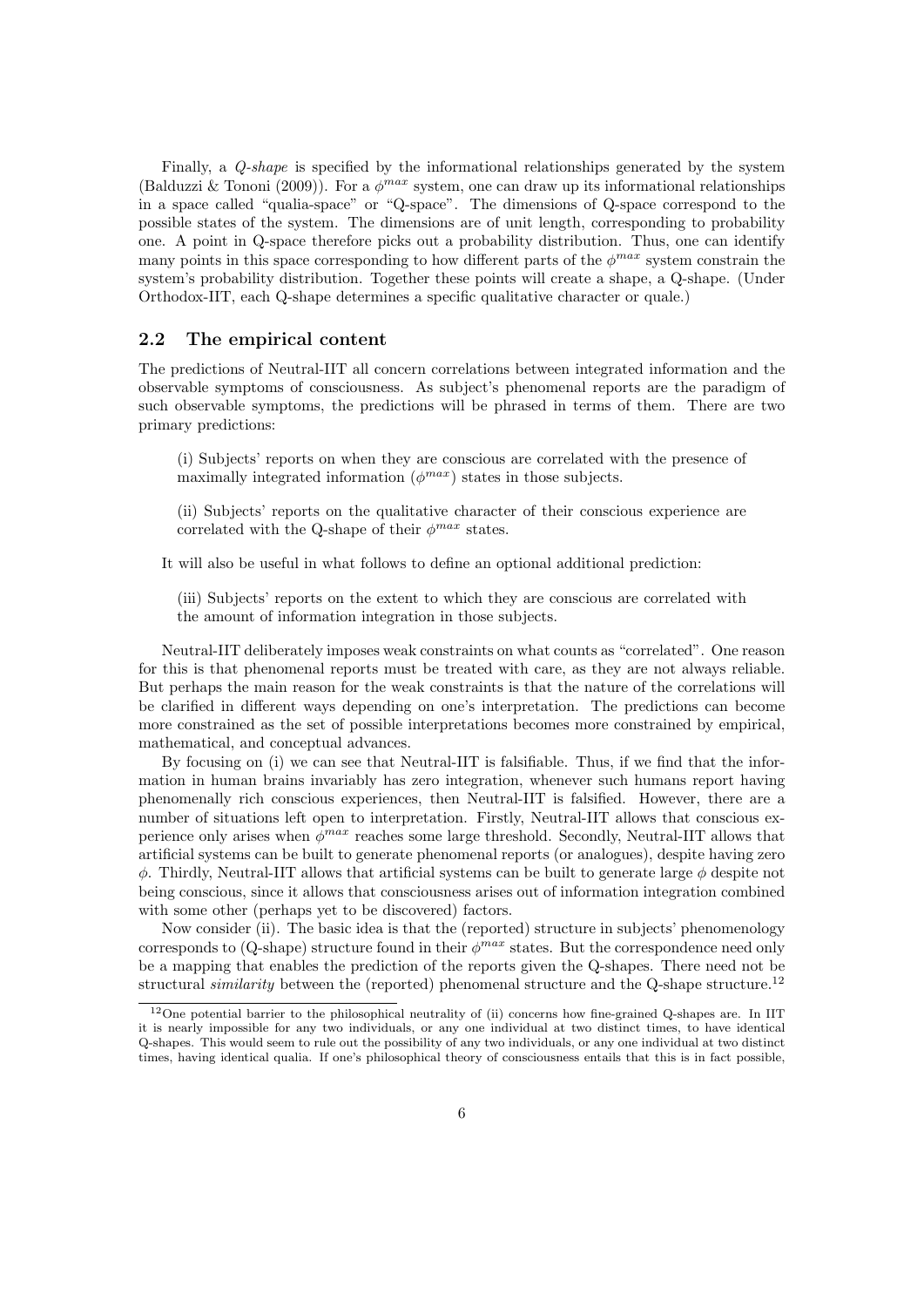Finally, prediction (iii) is optional. Reports on the extent to which we are conscious are rare, and open to interpretation. For example, we sometimes speak of consciousness diminishing as we fall asleep. But this provides little data, and could be understood in various ways. Indeed, Tononi (2008, p241) suspects that our ability to judge consciousness levels might be poor in an analogous way to our ability to judge temperature levels. We are good at judging temperature if it fluctuates around familiar levels, but not for levels outside that familiar range. We may therefore need a  $\phi$ -measure for the same reason we need a thermometer. Indeed, if we have empirical justification for prediction (i), then since  $\phi$  comes in degrees, we might thereby have abductive justification for consciousness coming in degrees, whether or not we can make good a priori sense of this claim. On the other hand, if one is simply opposed to talk of consciousness levels, one could simply drop (iii). For it is conceivable that future research could yield strong empirical support for (ii), yet only support (i) in the sense that consciousness emerges when  $\phi^{max}$  reaches a certain threshold.

Even given Neutral-IIT's weak readings of (i)-(iii), the question remains: why would anyone take them seriously in the first place? After all, we simply do not have the technology to measure the  $\phi$  (and hence, the Q-shapes) in any human brain components. Nor is such technology in the foreseeable future. So why even put time and money into developing IIT? To answer this question, we need epistemological interpretations.

# 3 Epistemological interpretations of IIT

#### 3.1 Epistemology I: the orthodox axiomatic method

The starting point for Orthodox-IIT is encapsulated in the following statement: "As recognized by Descartes, my own experience is the only thing whose existence is immediately and absolutely evident" (Tononi et. al. 2016: p451). This statement contains both an ontological claim (consciousness exists, illusionism is false), and an epistemological claim (experience is known with a special kind of certainty).

According to Orthodox-IIT, IIT is justified in a two step process. In the first step, a set of five axioms are formulated. From the glossary of Oizumi et. al (2014, p4), axioms are defined as follows:

Axiom: "Self-evident truth about consciousness. The only truths that, with Descartes, cannot be doubted and do not need proof."

Once these axioms are formulated a set of postulates about the physical mechanisms underlying consciousness are derived. The mathematical formalism is then based upon these postulates. From the same glossary, postulates are defined as follows:

Postulates: "Assumptions, derived from axioms, about the physical substrates of consciousness, which can be formalized and form the basis of the mathematical framework of IIT."

Thus, the core evidence for IIT is derived from the purported self-evident nature of the axioms. As stated by Oizumi et al. (2014):

then one might reject (ii), making Neutral-IIT not completely neutral. Thanks to Tim Bayne for pointing this out. In response, one could say that the different fine-grained experiential qualities predicted by the fine-grained differences in the Q-shapes of two seemingly identical experiences is just not cognitively accessed. Alternatively, one could weaken (ii) by correlating qualia only with coarse-grained Q-shape structure.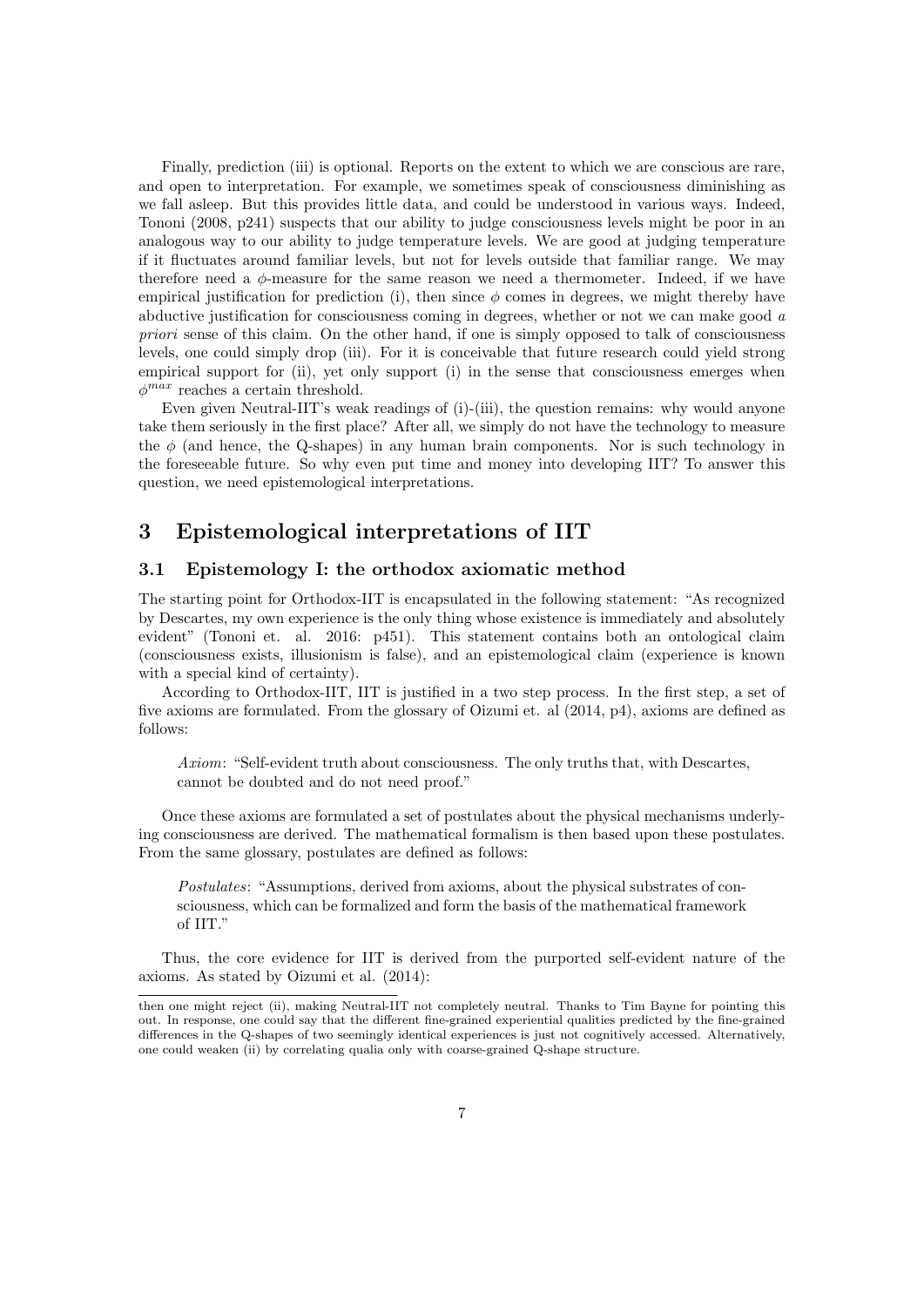"IIT starts from the fundamental properties of the phenomenology of consciousness, which are identified as *axioms* of consciousness. Then IIT translates these axioms into postulates, which specify which conditions must be satisfied by physical mechanisms, such as neurons and their connections, to account for the phenomenology of consciousness. It must be emphasized that taking the phenomenology of consciousness as primary, and asking how it can be implemented by physical mechanisms, is the opposite of the approach usually taken in neuroscience: start from neural mechanisms in the brain, and ask under what conditions they give rise to consciousness, as assessed by behavioural reports.".

Let's look at how this works. The aim is to derive the form of the physical substrate of consciousness from axioms about consciousness. The first axiom is the existence axiom, which states that consciousness exists. The corresponding postulate, the *existence postulate*, states that mechanisms exist, where a mechanism is a physical system with causal power. If we assume the causal power is necessary for physical existence, then the existence postulate is derivable, at least from the conjunction of the existence axiom and the claim that if consciousness exists then it has a physical substrate.

The second axiom is the composition axiom, which states that consciousness is compositional (structured), such that each experience consists of multiple aspects in various combinations. The corresponding postulate, the composition postulate, states that the physical substrate must be compositional, that the relevant mechanisms are combined into higher order ones. The postulate plausibly does follow from the axiom (again, in conjunction with conditional claim that if consciousness exists then it has a physical substrate).

But how much more about the structure of the physical substrate of consciousness can we derive from phenomenology alone? As I will now argue, very little, and certainly not enough to suggest the formal definition of information.

Consider the third axiom, and its corresponding postulate. The third axiom is the information axiom:

Information axiom: "Consciousness is informative: each experience differs in its particular way from other possible experiences. Thus, an experience of pure darkness is what it is by differing, in its particular way, from an immense number of other possible experiences. A small subset of these possible experiences include, for example, all the frames of all possible movies."

The idea appears to be that it is self-evident (at least on phenomenological reflection), that experiences are informative and that they inform by exclusion. For example, if I walk into a room and see a blue wall, the experience informs by ruling out an experience of a red wall, an orange wall (etc.) and the extent to which the experience informs corresponds to the extent to which the experience rules out other possible experiences that I could have had when looking at the wall.<sup>13</sup> What can we derive from this that is relevant to describing the physical substrate of such experiences? Here is the information postulate:

Information postulate: "A mechanism can contribute to consciousness only if it specifies 'differences that make a difference' within a system. That is, a mechanism in a

<sup>13</sup>Tononi is not consistent with the formulation of this axiom. On some formulations, the claim that consciousness is *informative* is replaced with the claim that consciousness is *specific*, see Tononi (2017a). However, this makes the axiom vacuous, effectively equivalent to the logical truth that a given experience is what it is by differing from what it is not (Cf. Bayne (2018)). And since no non-tautologous conclusion can be validly drawn from a tautologous premise, there is no hope of deriving a postulate from this axiom.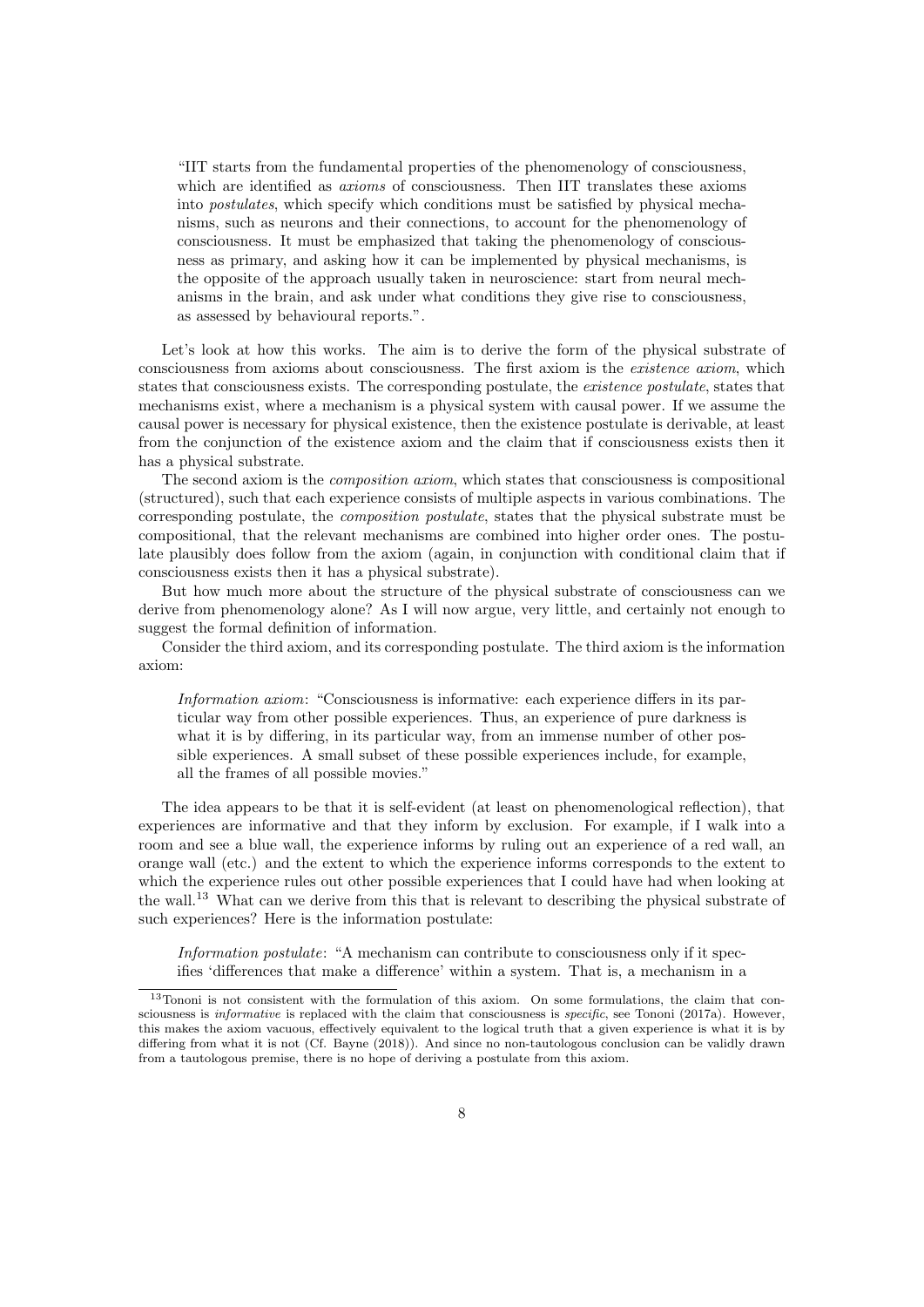state generates information only if it constrains the states of a system that can be its possible causes and effects. The more selective the possible causes and effects, the higher the information."

Here the talk of a state of a system constraining the causes (immediate past) of the system should remind one of equation (1) above, the equation for the cause information  $(ci)$  in a system. Indeed, this postulate strongly suggests the formal definition of information. But is the information postulate even suggested by, let alone derivable from, the information axiom? I think not. To see why, compare the information postulate with the following, made-up postulate:

Made-up postulate: A mechanism can contribute to consciousness only if it specifies 'differences that make a difference' within a system. That is, a mechanism in a state generates information only if it excludes other possible states that it could have been in. The more possible states it excludes, the higher the information.

I claim that if any physical postulate is derivable from the information axiom, it is the made-up postulate. The axiom tells us that an experience informs by excluding alternative experiences that could have been had instead. The amount of information corresponds to the amount excluded. I infer from this that the physical system whose state generates the relevant experience contains information in the sense of excluding other possible states that the system could have instead been in. The more possible states it excludes, the greater the information. Thus, take the experience of the wall's blue colour. The physical system that is the experience's physical substrate could have been reconfigured to have generated an experience of red, or an experience of green etc. The more configurations it excludes by being in its actual configuration, the more information it contains. Indeed, we can imagine building a formalism for this. The information in the relevant physical system is equal to  $\text{Log}_2(N)$  where N is the number of states it could have been in.

I am not claiming that the made-up postulate should play any role in neuroscience. Rather, its role is to help make apparent the invalid inference from the information axiom to the information postulate. The inference is invalid because the axiom says nothing about past or future, cause or effect. These notions are simply smuggled into the information postulate in an *ad hoc* manner. The made-up postulate, by removing such talk, stays truer to the axiom. But the made-up axiom fails to provide any useful description of the physical mechanisms underlying consciousness. Thus, while it may be possible to derive some physical postulates from the axioms, they can never have rich enough content to form the basis of a theory of the physical substrate of consciousness.<sup>14</sup>

### 3.2 Epistemology II: the natural kind approach

If the orthodox epistemology fails, then we are left with the problem of justifying the basic idea behind IIT: why think that information integration has anything at all to do with consciousness (or its observable symptoms)?

After criticizing the orthodox epistemology, Bayne (2018) suggests an alternative epistemology for IIT, which he calls the natural kind approach. According to this approach, consciousness is treated as a natural kind, which manifests itself via the observable symptoms of consciousness. One aims to find an underlying mechanism that accounts for those symptoms. Consciousness is then identified with the underlying mechanism. Crucially, the axioms still play a role in Bayne's account. The axioms are not (necessarily) considered to be axiomatic in the sense of being

<sup>&</sup>lt;sup>14</sup>The same problem will apply to the fourth, integration postulate. The unity of consciousness does not in any way suggest the integration of information in the relevant sense of information. For additional criticism of the orthodox epistemology see Bayne (2018) and McQueen (forthcoming).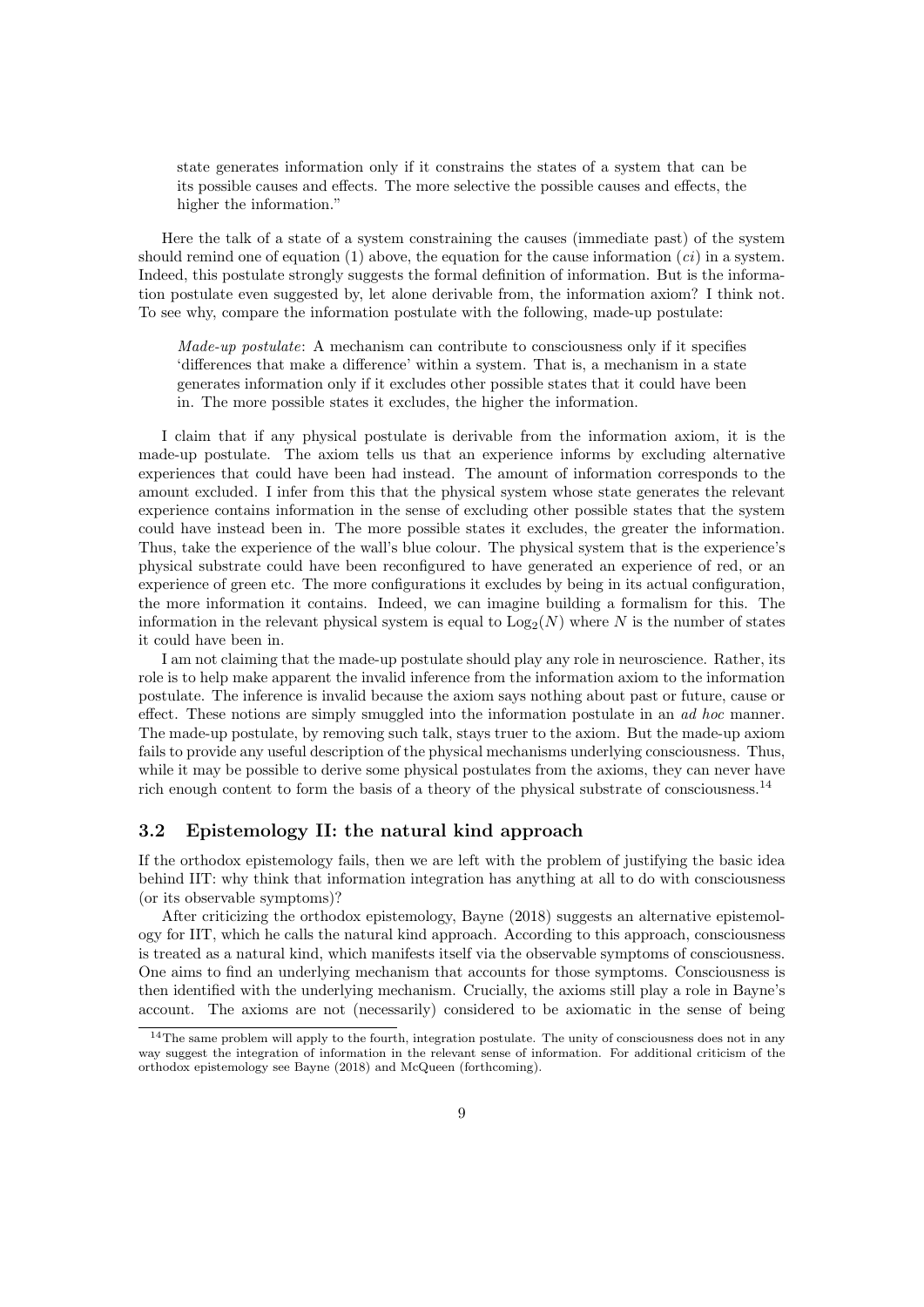self-evident essential properties of consciousness. But they play a role by being a subset of the set of symptoms of consciousness that stand in need of explanation. Thus, one symptom of consciousness would be being integrated (or more cautiously, being judged to be integrated).

There are two problems with the natural kind approach. The first is that it is far from clear that the axioms should be included in the set of consciousness symptoms that stand in need of explanation, especially in light of Bayne's own trenchant criticism of them. Bayne argues, quite persuasively, that each of the axioms either is too vacuous to place any constraint on a theory of consciousness, or is too controversial to be considered an axiom. Either way, they do not have the status of data that must be explained by any theory of consciousness. Here we have considered the information axiom in particular. It is entirely unclear whether it is even true that consciousness informs through exclusion. But even if it does, it is not at all clear that this is a property of consciousness, perhaps it is just a property of our cognition, and how it happens to use conscious states to form beliefs.

The second problem with the natural kind approach, at least for present purposes, is that it is not sufficiently neutral. The natural kind approach assumes that consciousness exists (as a natural kind). But as has been stressed already, there is no reason why illusionists cannot help themselves to Neutral-IIT. For example, in the case of Illusionist-IIT (McQueen, forthcoming), Neutral-IIT is used to describe the kinds of states that introspection is prone to misrepresent, and to formulate and test correlations between integrated information and the production and expression of those misrepresentations. But if the axioms play no role at all in the justification of Neutral-IIT, then why should we take it seriously?

### 3.3 Epistemology III: minimal fallibilism

Here I offer a minimal fallibilist solution. Fallibilist, because it rejects the idea of infallible, self-evident knowledge, and instead treats scientific hypotheses as extremely tentative. Minimal, because it provides just enough justification for Neutral-IIT to be rationally adopted (and adapted) by various alternative ontological interpretations, even illusionism (Sec 4).

The solution is broken down into four steps. Step one begins with experimental justification for the importance of complexity or interconnectivity measures of consciousness. Step two then requires researchers to focus in on a specific complexity measure that can be developed and tested. Here, it simply does not matter how the researcher discovers their measure. The task is simply to get various measures on the table so that they can be experimentally scrutinized. One researcher might formulate what they take to be essential properties of consciousness and then try to derive their measure from those. Another researcher might find insight for the structure of a particular measure in a dream. This is hardly without precedent in the history of science. The structure of the Benzene ring, after all, is said to have come to Kekule von Stradonitz in a dream. Clearly, dreams do not justify theories. But they can play a heuristic role in the context of discovering a theory. So too for Tononi's axioms and his derivations from them. Step three involves extrapolating predictions from the chosen measure. Step four involves experimentally testing those predictions. Let us consider each step in more detail.

Step one: evidence for complexity measures. The first step in motivating the bare theory involves finding empirical support for complexity, or interconnectivity measures of consciousness. There is indeed such support. Compare the cerebellum to the cerebrum. Although the cerebellum has far more neurons than the cerebrum, the cerebrum is crucial to (reports of) consciousness whereas the cerebellum seems irrelevant. If neuron number is not relevant to (reports of) consciousness, then what is? Finding a crucial difference between the cerebrum and the cerebellum may answer the question. And indeed there is a striking difference in their interconnectivity: probe a region of cerebellum and it has little effect on other regions, but probe a region of cere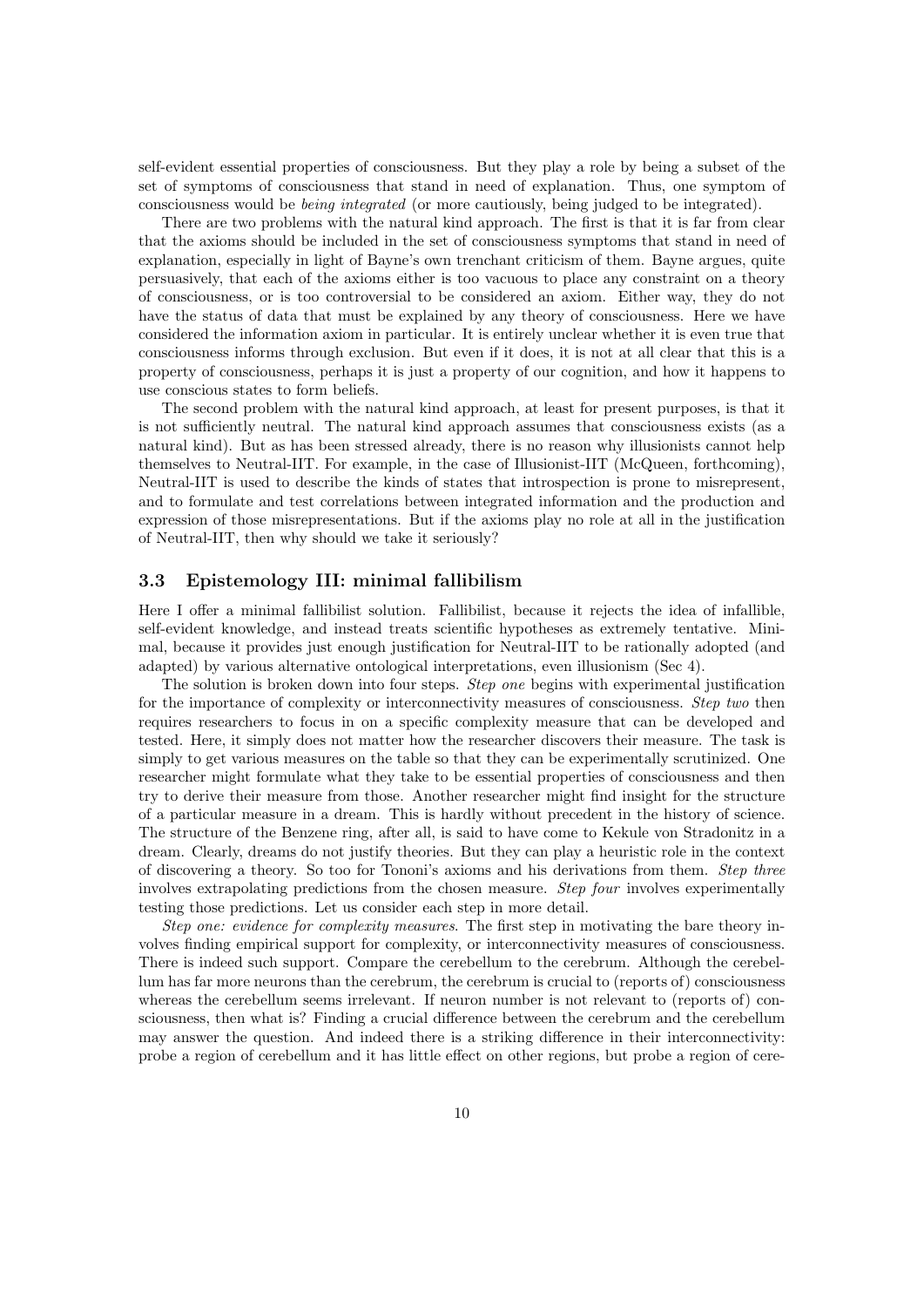brum and it is has significant effects on other regions of the cerebrum. This provides prima facie empirical support for the hypothesis that (reports of) consciousness has something to do with interconnectivity. And there is plenty more empirical evidence along these lines (see e.g. Koch  $(2018)$ .

Step two: hypothesizing specific complexity measures. The next step involves cutting down the set of all possible complexity measures so that one can focus one's research on some manageable subset. It matters little how a researcher does this. Here "axioms" may play a heuristic role in focusing a researchers attention on some possible subset. And this is one way that the  $\phi^{max}$  measure can enter the picture. Crucially, the axioms are helping to *discover* as opposed to *justify* more specific measures. There is an analogy here with the discovery, and subsequent justification, of planetary orbit models. Consider the beginning of the scientific revolution. Natural philosophers knew that orbits were required to predict planetary observations. But which orbits? Creative thinking enabled natural philosophers to discover different hypotheses, including Ptolemy's complex geocentric epicycles, Copernicus' circular heliocentric orbits, and Kepler's heliocentric elliptical orbits. It is said that Kepler was motivated to develop the heliocentric view due to a mystical belief in the mathematical simplicity of universe. This helped him discover a specific theory of orbits, which would later be justified when sufficient technology (powerful telescopes) arose. Similarly, advocates of the orthodox interpretation have a (mystical?) belief that the physical substrate of consciousness can be derived from self-evident phenomenological considerations. Such considerations are playing the crucial role of discovery, but not necessarily justification, which often must come later. This gets us to the first prediction of Neutral-IIT, which relates (reports of) the presence of consciousness to information integration. The hypothesis is tentative, but worth working on and developing if we think some such complexity measure is justified by the evidence discussed in step one.

Step three: hypothesize correlations between features of the specific measure and (reported) features of consciousness. Just as astronomers might try to derive new observable predictions from a newly hypothesized astronomical model, so too can neuroscientists try to derive new observable predictions from a newly hypothesized complexity measure. For if the hypothesized complexity measure really does correspond to consciousness (at least in the sense of prediction (i)), then it is reasonable to suppose that more specific features of that measure correspond to more specific (reported) features of consciousness. This is how we get to predictions (ii) and (iii). Thus, if the hypothesized complexity measure is an unbounded ratio scale, then we might predict that insofar as we are capable of making judgments about levels of consciousness, they will correspond to this scale.

Step four: test the structural correlations and revise the measure accordingly. If there is a complexity measure that can yield bold predictions (like the correlations in (ii)), then there is an empirically motivated research program. The program involves testing those correlations. If those correlations are vindicated, then Neutral-IIT is more fully confirmed, and is on its way to being a mature scientific theory. If they are not vindicated, then the research program is not yet to be abandoned. Instead, the empirical findings should be used to revise the original complexity measure. If some sort of complexity is crucial to consciousness, then this is a natural scientific way of finding it. And indeed, this is what is happening right now, in attempts to find signatures of Q-shapes in subjects' brains to predict what they say about the qualitative character of their experiences.<sup>15</sup>

<sup>15</sup>For example, see Tsuchiya et. al. (2017) and Haun et. al. (2017).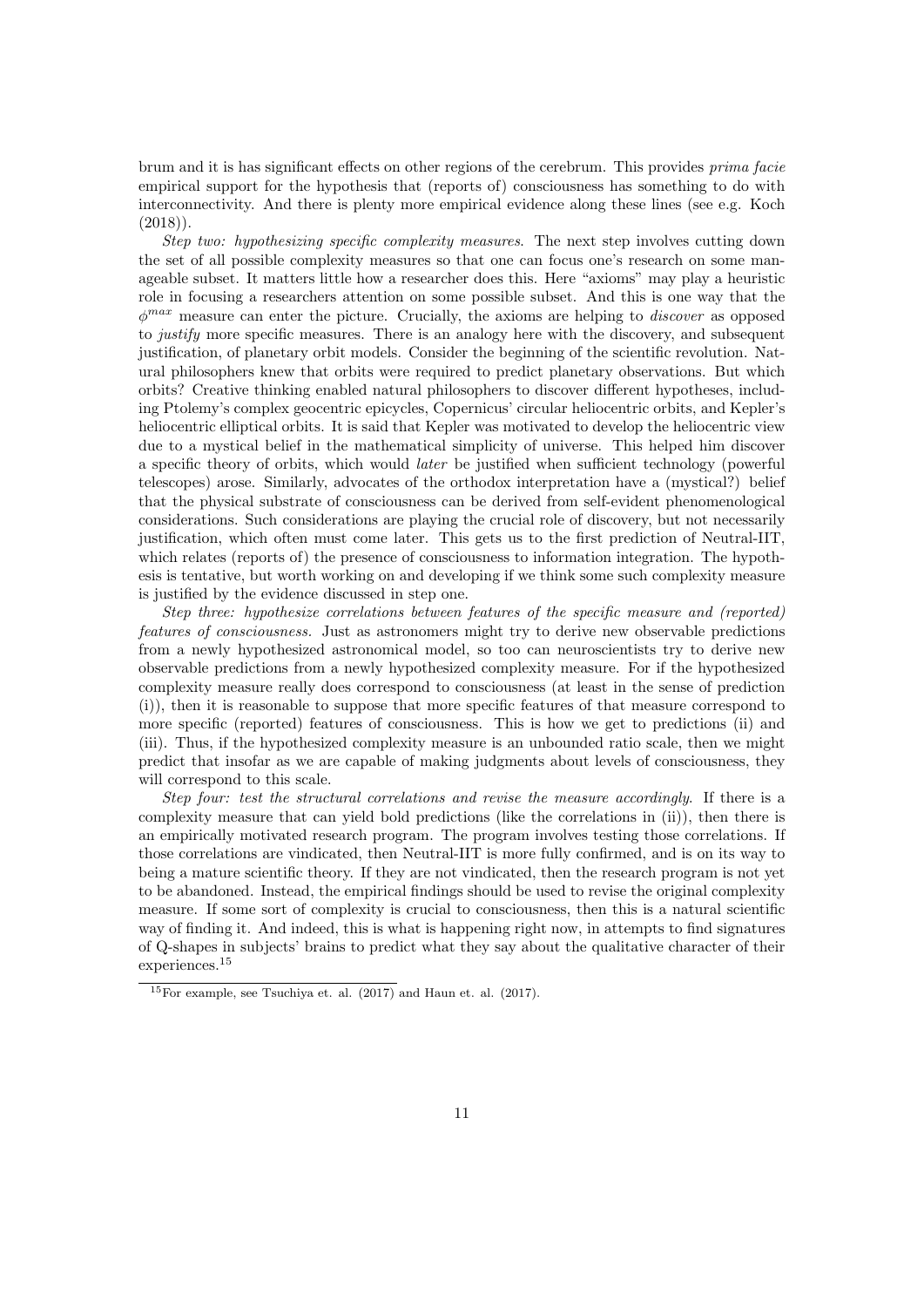# 4 Ontological interpretations of IIT

In the context of consciousness studies, an ontology must provide a clear account of the place of consciousness in nature. This means solving the hard problem of consciousness (Chalmers, 1995a). Thus, if consciousness is non-fundamental and arises out of more fundamental physical processes (realist physicalism), then the ontology should identify those processes and explain how consciousness arises from them, thereby solving the hard problem. If consciousness is fundamental (Dualism or Russellian panpsychism), then the ontology should identify the fundamental principles relating consciousness to fundamental physical properties. If consciousness is denied (*illusionism*), then the ontology must solve the illusion problem by explaining the physical mechanisms that create the illusion of consciousness.

### 4.1 Ontology I: The orthodox panpsychist ontology

The orthodox ontology is expressed in most detail in Tononi  $(2008).^{16}$  One of its most crucial claims is the identity between consciousness and integrated information. But the identity takes a specific form: every quale is identical to the Q-shape corresponding to a  $\phi^{max}$  state, and every Q-shape corresponding to a  $\phi^{max}$  state is identical to some quale (Tononi, 2008, pp.224-32).

However, due to the abstract nature of Q-shapes, it is not clear how this provides an ontology, for what is the ontology of Q-shapes? After all, the space within which Q-shapes are defined is not the ordinary 3D space within which neurons reside. Q-shapes are only defined in the high-dimensional space whose dimensions correspond to points in the system's state space. A point in the high-dimensional space then corresponds to a probability distribution over the state space. This is perhaps why Tononi then proceeds, after explaining this identity claim, to give his "provisional manifesto", in which he explains "implications of the IIT for the place of experience in our view of the world" (2008, pp.232-40). The three ontologically relevant claims arising from this analysis are that consciousness is pervasive, fundamental, and intrinsic. I will take each of these in turn.

Consciousness is pervasive: "IIT implies that many entities, as long as they include some functional mechanisms that can make choices between alternatives, have some degree of consciousness" (Tononi 2008: p236).

Integrated information seems easy to come by in nature. Isolated atoms and molecules will have it insofar as their internal states constrain their past and future states. Various parts of the cerebrum that are not excluded by the cerebrum's  $\phi^{max}$  region will presumably also contain integrated information. So will regions of the cerebellum that have greater  $\phi$  than the cerebellum itself. Moreover, it is possible to build simple devices with greater  $\phi$  than the human cerebrum (Tononi, 2014). If there is consciousness where  $\phi$  is maximized, then consciousness will be pervasive (though not necessarily everywhere). We thus have a form of panpsychism.

Consciousness is fundamental: "it exists as a fundamental quantity—as fundamental as mass, charge, or energy" (Tononi 2008: p233).

Tononi treats consciousness as fundamental because he identifies consciousness with (Qshapes of) integrated information and treats integrated information as fundamental. He compares the conception of the fundamental level of the universe in terms mass-energy distributions in spacetime, with a conception of the fundamental level of the universe in terms of integrated information distributed throughout spacetime. They are described as "equally valid". Indeed,

 $16$ See also Tononi (2017b).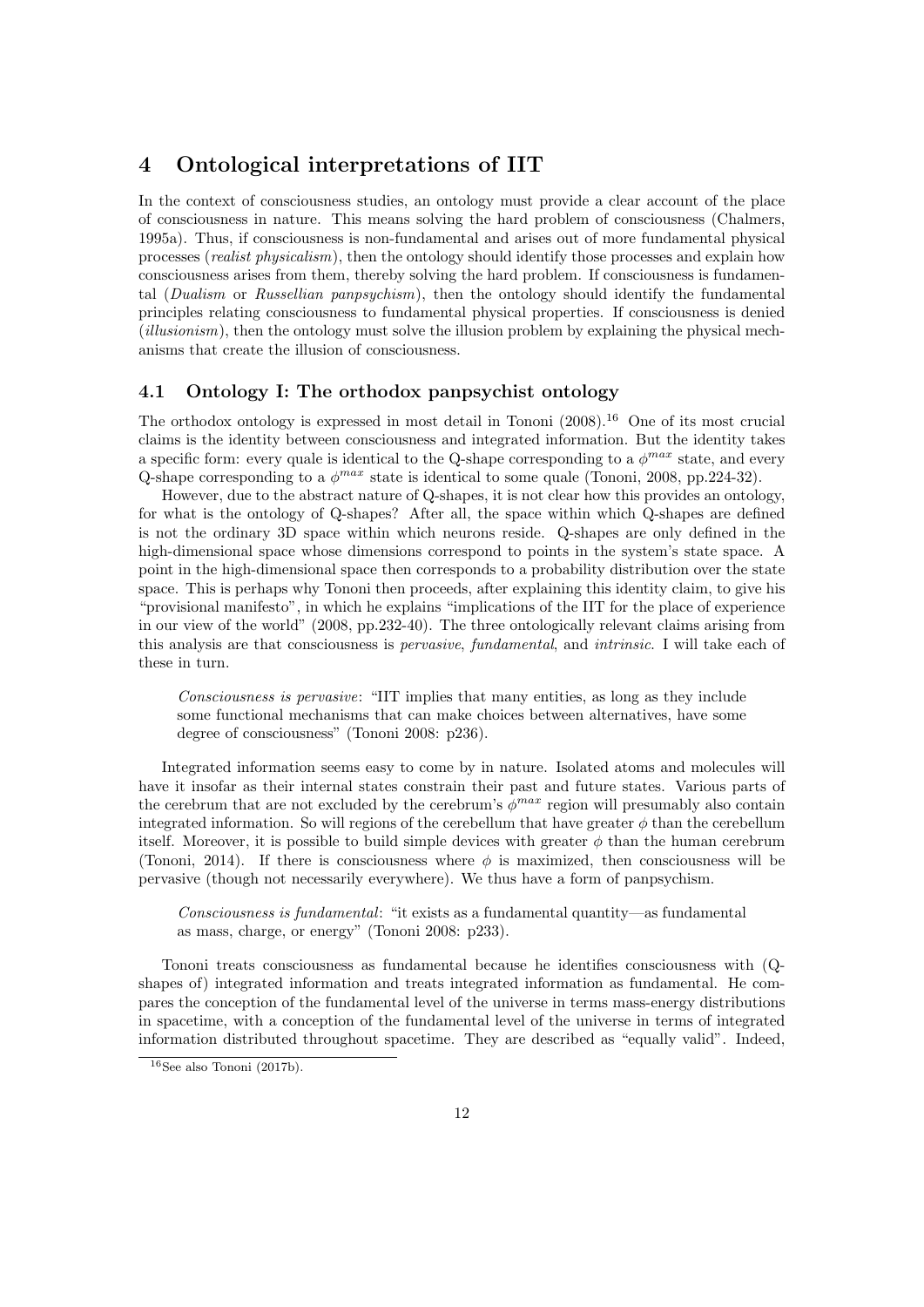Tononi even speculates that "entities with high  $\phi$  exist in a stronger sense than entities of high mass."

Consciousness is intrinsic: (i) "a complex generating integrated information is conscious in a certain way regardless of any extrinsic perspective" (Tononi 2008: p233); (ii) "According to IIT, being implies 'knowing' from the inside [...] Describing, instead, implies 'knowing' from the outside." (Tononi 2008: p234).

The intrinsicness claim is important if we are to locate Orthodox-IIT within existing ontologies in the philosophy of mind. However, Tononi's use of 'intrinsic' is obscure and appears ambiguous between (i) objective and (ii) metaphysically intrinsic (hence quotes (i) and (ii)). The claim that one's consciousness is objective (does not depend on others' perspectives) is not illuminating, since it is accepted as obvious by all realist ontologies. But Tononi also appears to use this notion in a stronger sense, as it plays a significant role in his solution to the hard problem.

To see this, consider how Tononi proposes to answer the "Mary the Neuroscientist" thought experiment (Jackson, 1982), which is routinely used to express the hard problem (e.g. Chalmers 1995b). Tononi concedes that although Mary (while in her black and white room) has all physical information about colour experience, she does not have all information about colour experience. But what is she missing if she can fully describe all Q-shapes corresponding to all possible colour experiences? "Obviously, although a full description can provide understanding of what experience is and how it can be generated, it cannot substitute for it: being is not describing." (p234). Thus, when Mary leaves the room, she is no longer simply trying to describe colour experience from the extrinsic perspective, she enters a state which is colour experience, enabling her to know it from the intrinsic perspective.

This is effectively the solution offered by the version of pansychism known as Russellian panpsychism (Mørch (2018)). According to this view, physical descriptions only describe extrinsic properties of objects. They fail to describe their intrinsic natures. For example, to say that a particle has mass is to say something about what it is disposed to do when it encounters other entities: the particle is disposed to resist acceleration when it encounters an applied force. But what is it about the particle *intrinsically*, that gives it this disposition? Physics does not say, since physics is restricted to the extrinsic perspective. According to the Russellian panpsychist, the only truly intrinsic property we know of is consciousness, so it is concluded that all intrinsic natures (even for particle mass!) are consciousness-like (hence the panpsychism). Mary, insofar as she only possesses descriptions of colour experience Q-shapes in her black and white room, has an incomplete picture. For she has only the extrinsic skeletons of the experiences. What she is missing is their intrinsic natures, which physical descriptions cannot capture. The philosophy of mind that best captures Orthodox-IIT, then, is Russellian panpsychism.

Here I raise two objections. First, I object to the intrinsicness claim. In particular, I argue that integrated information, as defined by Tononi, is a paradigmatically extrinsic property; but then identifying consciousness with integrated information (or the Q-shapes it determines) renders consciousness extrinsic, in contradiction to the axiom.

Secondly, I object to the claim that consciousness is fundamental because integrated information is fundamental. In particular, I argue that for a quantity to be fundamental it needs to be well-defined at all scales, but integrated information fails this requirement. This latter objection will in turn undermine the pervasiveness claim.

Recall the definition of information from section 2.1. First one defines the state space of the target system, the set of all its possible states. But what defines this space? For a closed system, this is straightforward. A closed system is not interacting with any other system. So its state space is all configurations of the system allowed by physical laws. But IIT does not typically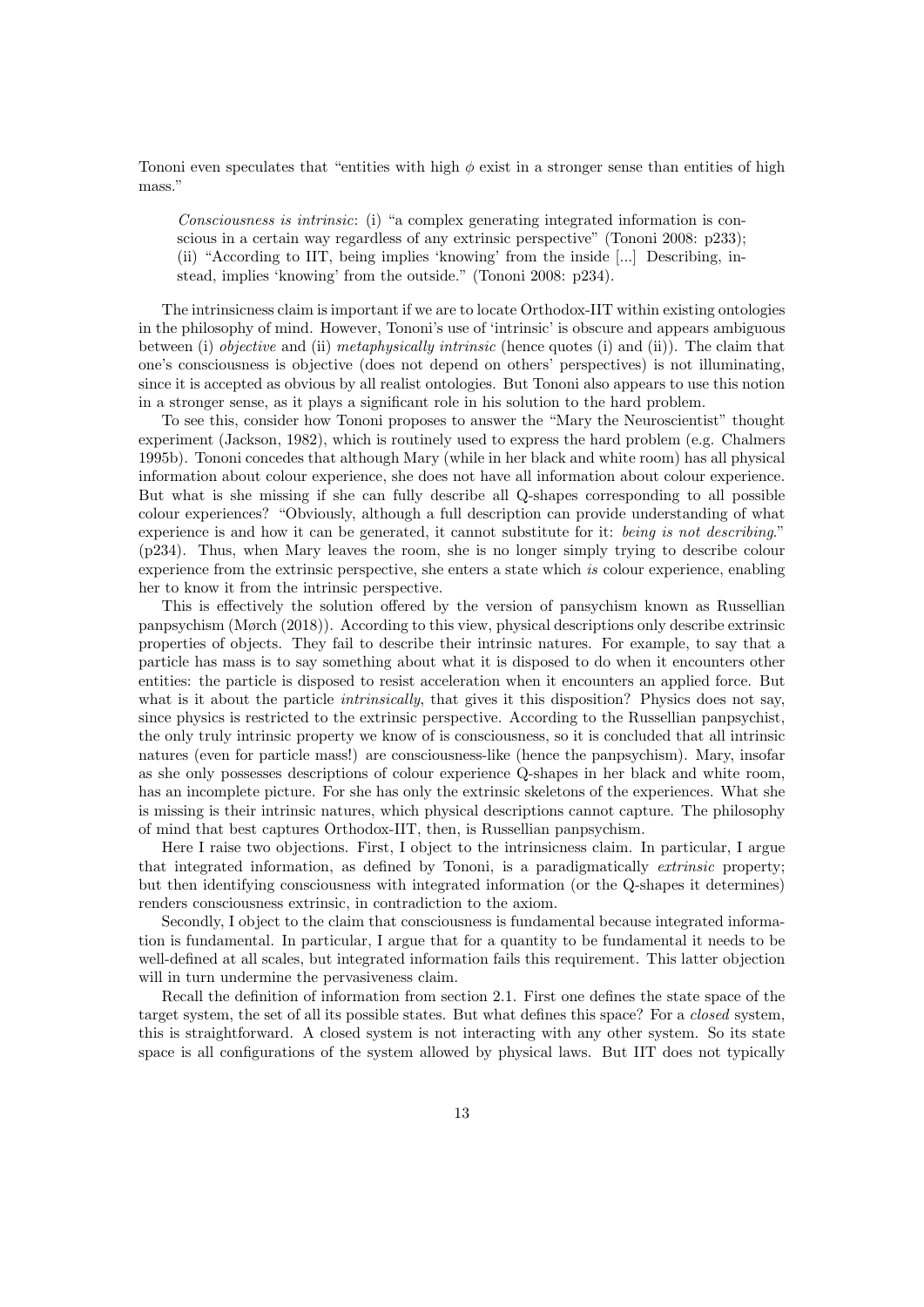deal with closed physical systems, it deals with open systems that are heavily interacting with their environments. How do you define the state space of an open system?

The usual expositions of IIT tend to ignore this question, since such expositions are restricted to simple systems of logic gates. For example, Oizumi et. al. (2014, p5, figure 1) consider a system of four logic gates, A, B, C, and D. Rather than calculating the information in the closed system ABCD, they calculate the information in the open subsystem ABC. D is then treated as a "background condition". D does not affect the size of the state space of ABC, which still has eight members corresponding to the eight possible assignments of on/off states. But D does affect the assignment of probabilities, because depending on its state, D can turn A on or off. Thus, one takes the state of D as "fixed". So if we consider what prior state of ABC could have led to the current state of ABC, it had better be consistent with the fixed state of D, which may constrain the probability assignments.<sup>17</sup>

Let us now imagine that the open subsystem ABC is the physical substrate of one's consciousness. According to IIT, it must be a maximum of  $\phi$ , for example, it must be that  $\phi(ABC) > \phi(ABCD)$ . Is one's consciousness intrinsic to ABC's state? Clearly not, since if we vary the state of D (an entity extrinsic to ABC), then we vary the  $\phi$  of ABC's state, not to mention its Q-shape. But then one's consciousness is not intrinsic to its physical substrate. IIT's treatment of background conditions makes clear that one's state of consciousness does not supervene on the state of its physical substrate. So then in what sense is consciousness intrinsic?

Now consider the claim that consciousness is fundamental. For a property to be fundamental, it must be well-defined at all scales. But many problem cases arise once we consider realistic systems. Consider a system where the relative positions and momenta of its parts matter, and so must enter into the definition of the system's state space. This means that each member of the state space assigns positions and momenta to each part of the system. If we are defining a fundamental quantity, we cannot be vague. Hence, each member of the state space must be specified in terms of absolutely precise positions and momenta for each part of the system. But how can we do that in light of Heisenberg's uncertainty principle? According to this principle, there is a fundamental limit to the precision with which certain pairs of physical properties, such as position and momentum, can be determined.

If one is to hold on to the idea that integrated information is fundamental, there seems to be no other option but to opt for some sort of quantum definition of integrated information. The possible states of a system would then no longer be characterized in terms of the exact positions and momenta of objects. Instead, they would be characterized in terms of the possible wavefunctions of the system.<sup>18</sup> But on the face of it, this looks destined to fail. The wave-function of the system will describe the system at the fundamental microphysical scale. But IIT requires that we calculate  $\phi$  at every scale to find the scale at which  $\phi$  is maximized. That means comparing the  $\phi$  calculated at the microphysical quantum scale with the  $\phi$  calculated at the mesoscopic neuronal scale. The latter calculations land us back in the original problem. Perhaps this scaling aspect could be revised leaving us with a purely quantum notion of integrated information. But now the problem is that the quantum measure seems entirely divorced from the empirical data that is supposed to support IIT. For example, part of the empirical support for IIT is the fact that it is able to distinguish the kind of interconnectivity found in the cerebrum that is lacking in the cerebellum. But this interconnectivity concerns classical interactions happening at the neuronal scale.

This concern in turn affects the orthodox claims about consciousness being pervasive and intrinsic. It is difficult to evaluate the claim that integrated information (and hence, conscious-

<sup>&</sup>lt;sup>17</sup>This is explained in the supporting information: Ouzumi et. al.  $(2014, Text S2, Supplementary methods)$ .

<sup>&</sup>lt;sup>18</sup>More precisely, since we are dealing with open systems, they would be characterized in terms of the possible reduced density matrices of the system.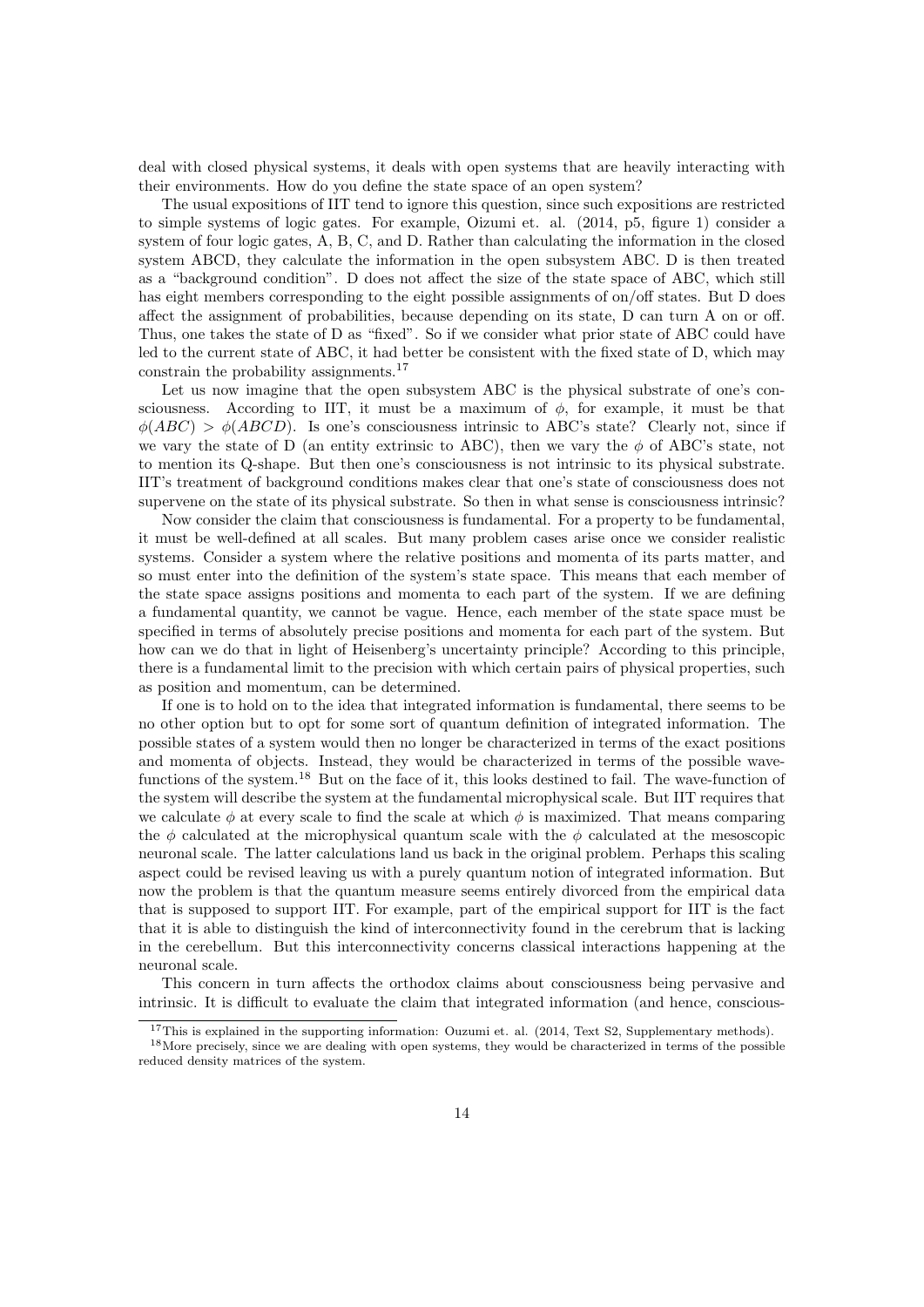ness) is pervasive if information is not well-defined for most realistic systems. Similarly, when the Russellian panpsychist states that consciousness constitutes the intrinsic nature of the extrinsic properties of physics, it is assumed that those properties are well-defined. For if they were not, then consciousness would not be well-defined. But if consciousness constitutes the intrinsic nature of integrated information, then this negative implication follows.<sup>19</sup>

In general, for integrated information to even be a candidate fundamental quantity, its formalization must transcend mere wire diagrams. Until then, the orthodox ontology fails to provide a defensible interpretation of IIT. Let us now consider alternative ontological interpretations that allow (in fact, require) integrated information to be non-fundamental.

### 4.2 Ontology II: The phenomenal concepts strategy

According to the phenomenal concepts strategy (PCS), consciousness exists, is non-fundamental, and is identical to some non-fundamental physical states (its neural correlates). The hard problem is an inevitable consequence of the special way in which we think about and conceptualize our own conscious states. In particular, we think about our own conscious states in terms of special phenomenal concepts. What makes these concepts special is that they are inferentially isolated.

To start with, consider a concept that is not inferentially isolated, the concept 'bachelor'. If one has a thought that incorporates this concept, say, the thought that Jones is a bachelor, then one can infer various other thoughts, that Jones is a man, that Jones is unmarried, etc. These inferences happen because the concept of a bachelor is inferentially connected to other concepts (man, unmarried, etc). According to the PCS, most concepts have rich inferential connections.

Phenomenal concepts are deemed special because they are *inferentially isolated*. This means that they do not support the kinds of inferences described above. We characterize phenomenal properties intrinsically, in terms of what they are like in and of themselves. This intrinsic characterization isolates phenomenal concepts from other concepts. From the fact that I have phenomenology with a character like "this", I cannot infer much at all.

The PCS now solves the hard problem as follows. Consciousness seems hard to explain because we want to infer phenomenology from physical descriptions of brain activity. But such inferences are prevented by the conceptual isolation of phenomenal concepts. Nonetheless, there is a purely physical account of conceptual isolation. Therefore, although we cannot deduce consciousness from physical descriptions, we can deduce that this deduction failure is inevitable! And this is enough for realist physicalism.

Consider Mary the neuroscientist. In the black and white room she does not have the concept of phenomenal redness. Since this concept is inferentially isolated, Mary cannot construct this concept from the ones she has. When Mary leaves the room, she looks at a rose and her brain enters a state which allows her to construct the concept of phenomenal redness. For she can now define this concept as the concept of being in "this" (neural) state. According to PCS, inferentially isolated phenomenal concepts are physical mechanisms in the brain. So PCS is a form of physicalism. There are different versions of the PCS that offer different theories of these mechanisms (Balog (2009)).

I will not try to evaluate the plausibility of the PCS here.<sup>20</sup> Instead I will consider a possible form for a PCS interpretation of IIT (PCS-IIT).

It seems PCS-IIT cannot adopt the orthodox axiomatic epistemology. Phenomenal concepts are not conceptually connected to the concepts expressed in the axioms (information, integration,

<sup>&</sup>lt;sup>19</sup>Mørch (2018) has demonstrated an inconsistency between IIT and Russellian panpsychism, which she fixes by revising the IIT exclusion postulate. However, the above considerations still apply to the revised theory. For further considerations against the fundamentality of integrated information, see Barrett & Seth (2011) and Peressini (2013).

<sup>20</sup>Though see Chalmers (2007) for critique.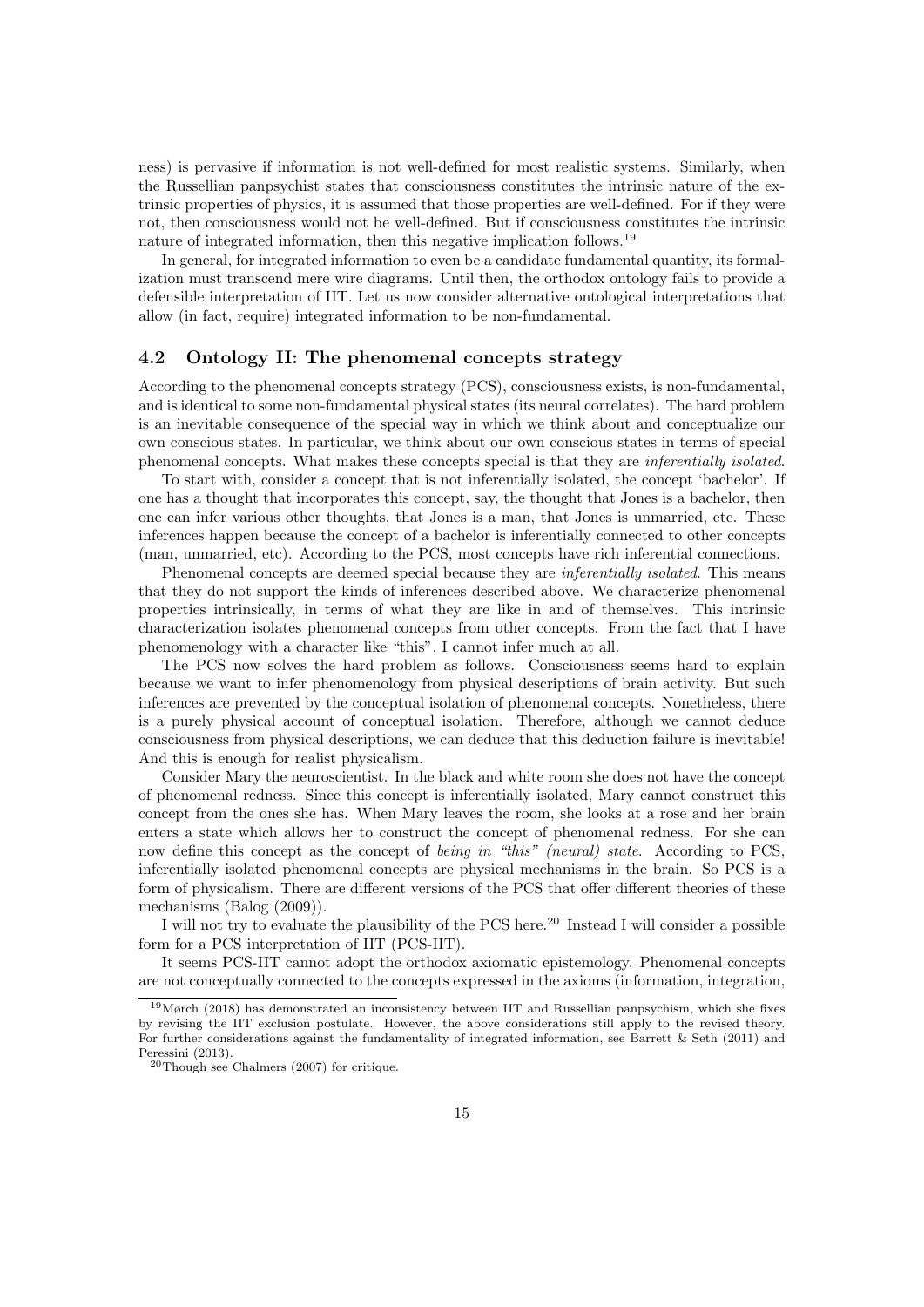etc.). For this reason, the postulates cannot be inferred from phenomenology alone.

One might weaken the PCS slightly. Perhaps phenomenal concepts are not completely isolated, perhaps certain abstract properties of the physical substrate of consciousness bleeds through into phenomenal concepts. And perhaps this explains the pull of some of the axioms. However, in light of the problems raised for the orthodox epistemology, it seems that PCS-IIT need not go in this questionable direction. And anyway, this would be against the spirit of the approach. PCS-IIT can set aside the axioms and adopt the minimal fallibilist epistemology.

The PCS-IIT research program will try to use Neutral-IIT to help describe the physical mechanisms that underly phenomenal concepts. On the one hand, Neutral-IIT provides PCS with a framework for locating those mechanisms, since they seem to only act on  $\phi^{max}$  states. On the other, Neutral-IIT may also help to explain why those states are the only ones that engender phenomenal concepts. In return, PCS can offer Neutral-IIT a better solution to the hard problem than is offered by Orthodox-IIT.

Finally, it is open to PCS-IIT to embrace pervasiveness aspect of Orthodox-IIT. But it is also open to PCS-IIT to maintain that consciousness requires additional factors that entail that consciousness only arises when  $\phi^{max}$  reaches a certain threshold. Given the problems raised against the fundamentality of integrated information above, the latter is likely a better option. The challenge then, is to spell out the additional factors. Our next ontology provides some options.

### 4.3 Ontology III: Representationalism

According to representationalism, consciousness exists, is non-fundamental, and is identical to certain representational properties. More precisely, conscious experiences are physical states which have phenomenology, or phenomenal properties (qualia). A given phenomenal property (a given quale) is identical to a certain representational property, the property of representing a certain content. The idea is that all facts about representational properties can be physically described, thereby justifying physicalism. Representationalism comes in a wide variety of forms.<sup>21</sup> Here I will focus on one version of representationalism that has interesting connections to IIT.

Two decades after formulating the Mary the neuroscientist thought experiment, Frank Jackson had a change of heart. He now concludes that Mary can deduce all facts from within her black and white room, including all facts about redness phenomenology. Jackson (2003) defends this turnaround in terms of a version of representationalism. After explaining it, I will use it to formulate a representationalist-IIT.

Jackson's representationalism begins with the transparency of experience thesis. Whenever we try to describe our phenomenology, we end up just describing properties of the (putative) objects that our experiences represent. For example, if we try to describe the phenomenology of an experience of a blue bottle, we say that it has a "bluish" phenomenology, with a "cylindrical" character. Or take the phenomenology of a pain, being described as "intense and throbbing". These notions apply to what the experience represents, not the experience itself. According to the transparency thesis, what's happening here is that when we introspect our phenomenology in the hope of describing it, we in a sense "see right through it", and end up just describing properties that the represented objects (e.g. the blue bottle, one's stubbed toe) are represented as having. From this, Jackson concludes that a given phenomenal property is identical to a given representational property, where the representational property is the experience's property of representing the world to be thus and so.

 $^{21}$ For the landscape of representationalist views, see Chalmers (2004) and references therein. I am here only considering versions of representationalism that (using Chalmers' terminology) satisfy both reductive representationalism and narrow representationalism.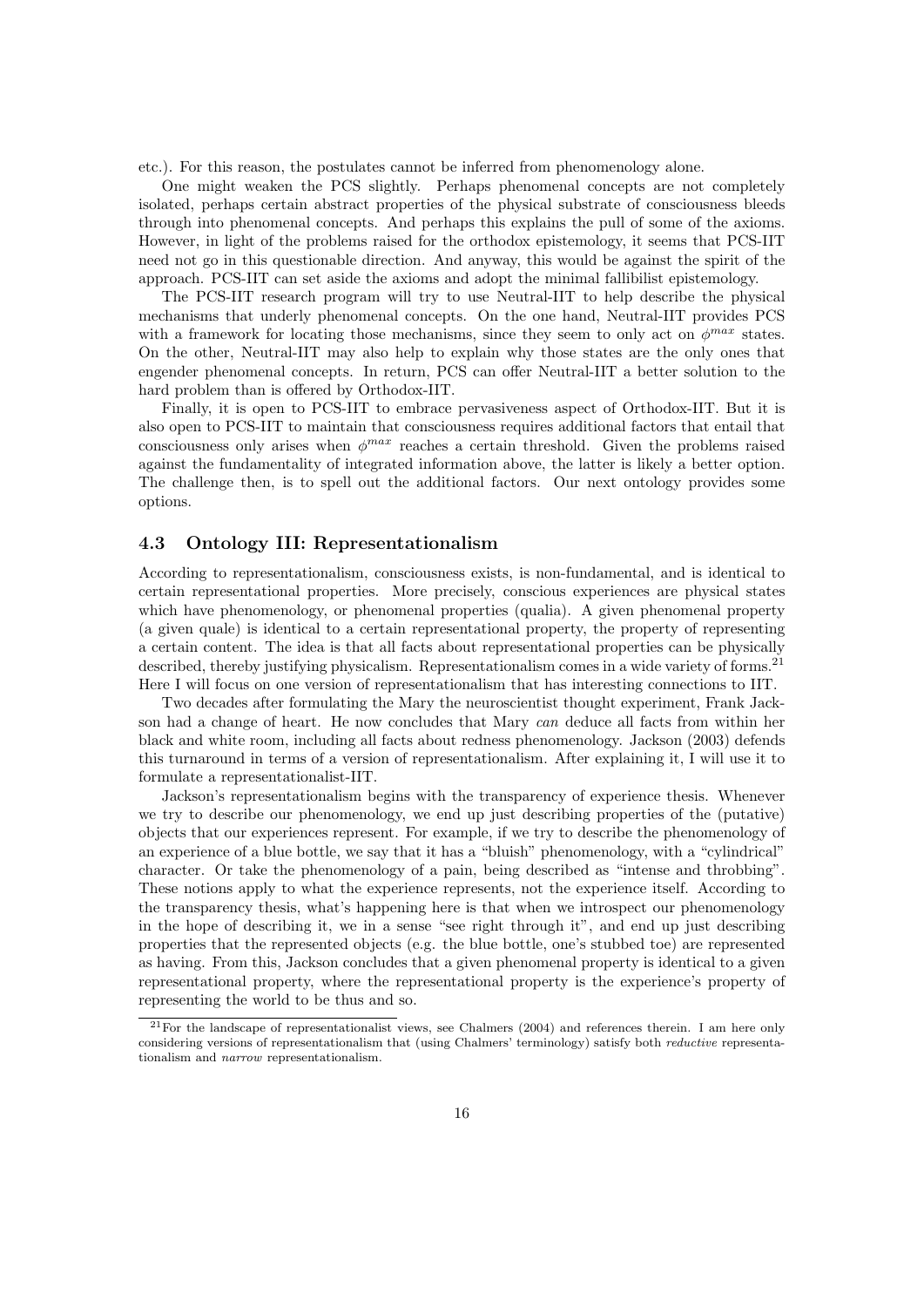Representationalism faces a serious challenge. The challenge is to say why some representations (like experiences) have phenomenology whereas other representations (like beliefs) do not. Thus, only experiences represent "in a phenomenal manner", and the challenge is to give an account of this phenomenal manner in physical terms. To solve this problem, Jackson specifies five physical features of phenomenal representations intended to capture the distinctive "phenomenal manner" in which they represent. Interestingly, there is significant crossover here with Tononi's axioms.

Jackson's five key features of phenomenal representations are: (i) Richness: phenomenal representations encode so much more information than other representations (like beliefs, or sentences). For example, one's visual field typically encodes any number of beliefs concerning specific locations of colours, shapes, etc. (ii) *Inextricability*: this is equivalent to Tononi's integration axiom, as Jackson says, you cannot "prise" the colour bit from the shape bit of a visual experience. (iii) *Immediacy*: experiences do not represent by creating a distinct mental state that does the representing for it, experiences represent directly and immediately. (iv) Causal impact: experiences represent the world as being the cause of those experiences, sound experiences represent sounds as coming from their location, etc. (v) Functional role: experiencing plays a distinctive functional role, which includes updating one's beliefs about the world in an ongoing way.

According to Jackson, Mary can come to know all facts about what it is like to experience red, from inside the black and white room. For these are all facts about representing surface properties of objects in a phenomenal manner. A content is represented in a phenomenal manner if the representation has features (i)-(v). When Mary leaves the room she will only acquire new skills (new "know-how"), since she will have the new ability to manipulate her new phenomenal representation in her cognition, for example, in imagination and memory. But she does not learn any new facts. All facts about the representation were available to her in the black and white room. All facts about experience are therefore deducible from purely physical facts, and physicalism is vindicated.

I will not here evaluate Jackson's representationalism.<sup>22</sup> Instead, I will explain how a representationalist-IIT might work in the context of Jackson's representationalism.

There is clearly some cross-over between Jackson's representationalism and the orthodox epistemology. Both appeal to five essential features of consciousness. However, they play very different roles. The five features specified by Orthodox-IIT are supposed to be features of experience itself. Those features are then used to derive the structure of their physical substrate. But Jackson's five features are supposed to be features of how experiences represent things to be (with the exception of the fifth). It is not clear that Tononi's project of specifying essential features of the experiences themselves is consistent with the transparency thesis that grounds Jackson's representationalism. Still, the difference is a subtle one.

IIT and representationalism could be reconciled in a number of ways. One question is whether representationalist-IIT should concede that consciousness exists, at least to some degree, wherever  $\phi$  is maximized. This would entail that certain very simple systems (like grids of XOR gates) would represent the world in a phenomenal manner. But if we hold on to Jackson's five features, we can resist this implication. After all, only two of Jackson's features (richness, and inextricability) resemble Tononi's axioms. Jackson could complain that Tononi has provided necessary but insufficient conditions for consciousness. In addition to an experience maximizing  $\phi$ , it must in addition represent with immediacy, with causal impact, and must also play a certain functional role with belief. The latter requires that a system can only be conscious (i.e. represent in a phenomenal manner) if it is capable of having beliefs (something that the grid seems incapable of). In that case, representationalist-IIT is not committed to the pervasiveness of consciousness em-

 $22$ See Alter (2006) for criticism.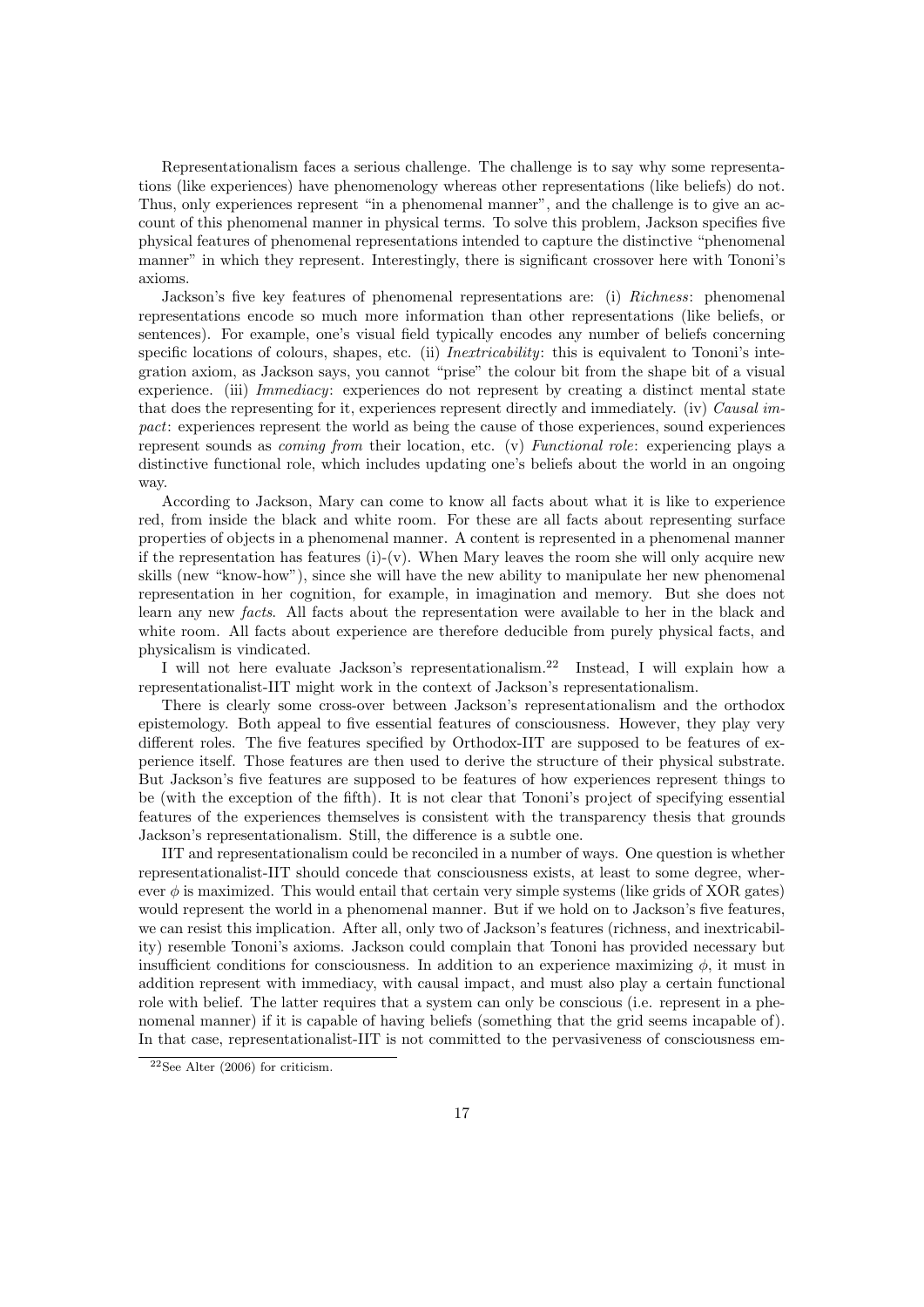braced by orthodox-IIT. For presumably only particularly large  $\phi^{max}$  states will be accessible to belief. And if the only integrated states of interest are high-level neural states accessible to belief, then integrated information need not be considered fundamental either. Representationalist-IIT therefore avoids the problems that plague orthodox-IIT. The following research program is suggested: try to figure out what the physical substrate of experience must be like if it is to support experiences that not only satisfy richness and inextricability, but also the rest of Jackson's five features.

#### 4.4 Ontology IV: Illusionism

According to illusionism, consciousness does not exist. The hard problem of consciousness is replaced by the illusion problem: explain the physical mechanisms that give rise to the illusion. For example, according to Frankish (2016), the mechanism of introspection systematically creates representations that represent experiences as having phenomenology when they in fact do not. These representations in turn cause us to make nonveridical phenomenal reports, and to feel puzzled about how phenomenology could arise from physical processes.

To determine whether illusionism is capable of offering an ontological interpretation of IIT, we can ask the following diagnostic question: if future experiments were to reveal strong support for the predicted correlation between qualitative character reports and Q-shapes (prediction (ii) from section 2.2), could illusionists incorporate the data?

It seems the answer is yes. A natural way that illusionists could incorporate this data is by treating high- $\phi$  states as the states that introspection responds to with phenomenological misrepresentations. The content of those misrepresentations vary in accord with variation in the Q-shapes of those high- $\phi$  states. The illusionist might think that introspection responds only to states that reach a specific threshold for high- $\phi$ . Alternatively, if future research reveals evidence of correlations between reported amounts of consciousness and amounts of integrated information (prediction (ii)), then the illusionist could let  $\phi$  be a measure of the strength of the introspective illusion. This idea is developed in detail in McQueen (forthcoming), and so will not be explored further here.

Illusionist-IIT does not face the objections faced by the orthodox ontology. In particular, it does not require integrated information to be fundamental. In fact, it only requires that the mathematical formalism applies (approximately) to introspected states, like neural networks. It also does not entail that any simple systems are conscious. An isolated molecule with nonzero  $\phi$ , for example, is not only unconscious, it differs significantly from humans in that it has no introspective mechanism that could create belief in consciousness.

# 5 Conclusion

IIT is typically expressed in terms of the orthodox interpretation. Both the epistemology and the ontology of this interpretation are problematic, and should be rejected. But we should not therefore reject IIT. Instead, we should distinguish Neutral-IIT from its orthodox interpretation and find better interpretations. Contemporary philosophy of mind provides many resources for this task, as illustrated in the three considered cases, the phenomenal concepts strategy, representationalism, and illusionism.<sup>23</sup>

<sup>23</sup>For helpful feedback I would like to thank Nao Tsuchiya, Leonardo Barbosa, Tim Bayne, Ole Koksvik, and Gabriel Rabin. This project was funded by the Monash University Network of Excellence for Complexity and Causation in the Conscious Brain.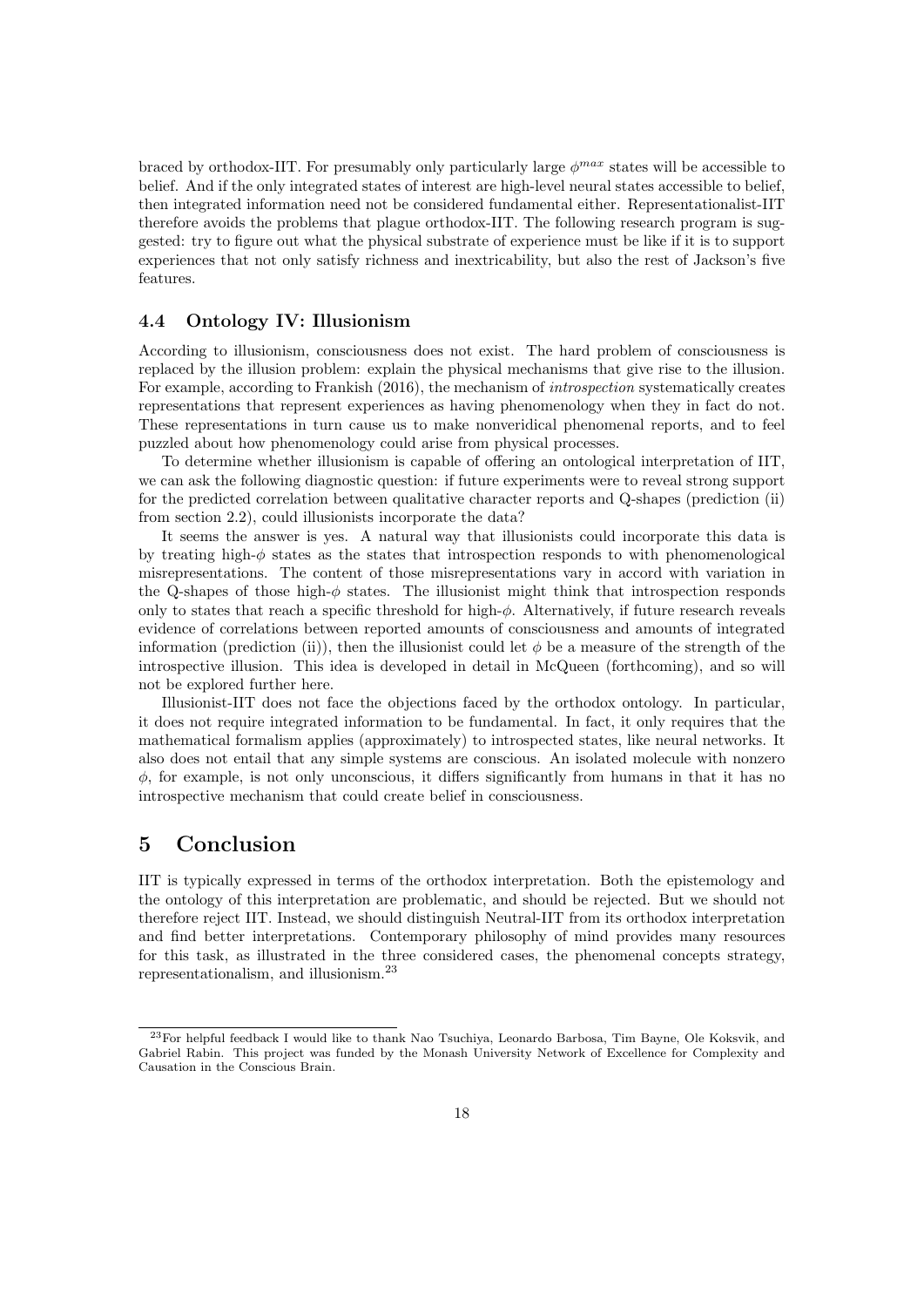# References

Aaronson, S., A. Bouland, L. Chua, and G. Lowther  $(2013)$   $\psi$ -epistemic theories: The role of symmetry, Phys. Rev. A 88, 032111.

Albert, D.Z. (1992) Quantum Mechanics and Experience, Cambridge University Press.

Alter, T. (2006) Does Representationalism Undermine the Knowledge Argument? In Phenomenal Concepts and Phenomenal Knowledge: New Essays on Consciousness and Physicalism, Torin Alter & Sven Walter (eds.), Oxford University Press.

Balduzzi, D., & Tononi, G. (2009) Qualia: the geometry of integrated information, PLoS Computational Biology, 5(8), e1000462.

Balog, K. (2009). Phenomenal concepts, in the Oxford Handbook of Philosophy of Mind, McLaughlin, B.P., A. Beckermann, and S. Walter (eds.), Oxford University Press.

Barrett, A.B. & Seth, A.K. (2011) Practical Measures of Integrated Information for Time-Series Data, PloS Computational Biology, 7(1), e1001052.

Bayne, T. (2018) On the axiomatic foundations of the integrated information theory of consciousness, Neuroscience of Consciousness, 4(1): niy007.

Caves, C. M., C.A. Fuchs, and R. Schack. (2002) Quantum Probabilities as Bayesian Probabilities, Phys. Rev. A 65, 022305.

Chalmers, D.J. (1995a) Facing up to the Problem of Consciousness, Journal of Consciousness Studies, 2(3): 200-219.

Chalmers, D.J. (1995b) The Puzzle of Conscious Experience, Scientific American, 273(6): 80-6.

Chalmers, D.J. (2004) The representational character of experience, in Leiter, B. (ed.) The Future for Philosophy. Oxford University Press.

Chalmers, D.J. (2007) Phenomenal Concepts and the Explanatory Gap, in Phenomenal Concepts and Phenomenal Knowledge: New Essays on Consciousness and Physicalism, Torin Alter & Sven Walter (eds.), Oxford University Press.

Dennett, D.C. (1991) Consciousness Explained, New York: Little, Brown.

Dennett, D.C. (1998) Quining Qualia, in Marcel, A.J. & Bisiach, E. (eds.) Consciousness in Modern Science, pp.42-77, Oxford: Oxford University Press.

Dennett, D. (2003) Who's on first? Heterophenomenology explained, Journal of Consciousness Studies, 10(9–10), 19–30.

Dennett, D.C. (2016) Illusionism as the Obvious Default Theory of Consciousness, Journal of Consciousness Studies, 23(11-12): 65-72.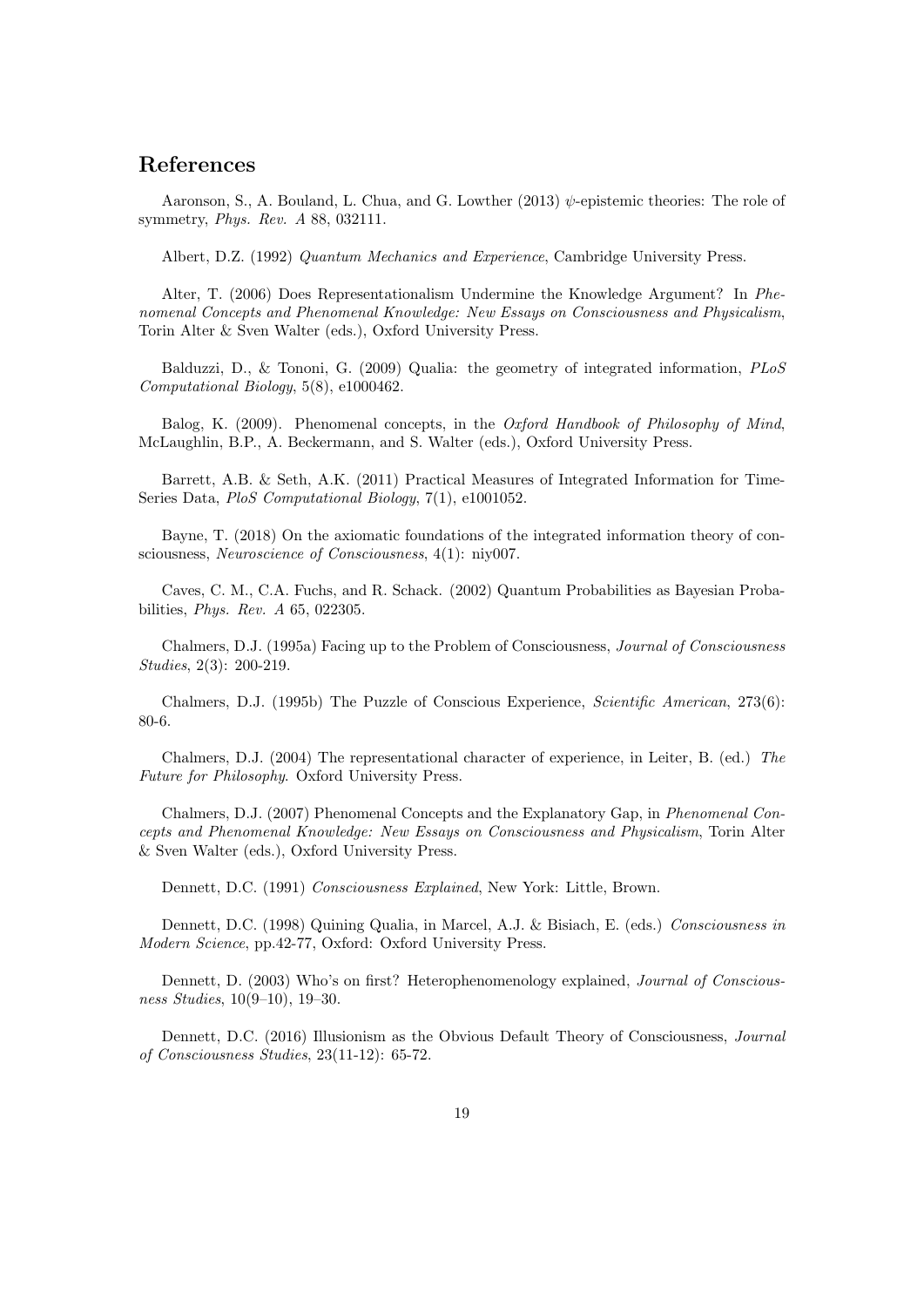Frankish, K. (2016) Illusionism as a Theory of Consciousness, Journal of Consciousness Studies, 23(11-12): 11-39.

Griffiths, D.J. (2018) Introduction to Quantum Mechanics, 3rd Edition, Cambridge University Press.

Haun, A. M., Oizumi, M., Kovach, C. K., Kawasaki, H., Oya, H., Howard, M. A., Adolphs, R., Tsuchiya, N. (2017) Conscious Perception as Integrated Information Patterns in Human Electrocorticography, eNeuro, 4(5), ENEURO.0085-17.2017.

Jackson, F. (1982) Epiphenomenal Qualia, Philosophical Quarterly 32: 127–136.

Jackson, F. (2003) Mind and Illusion, in Minds and Persons, A. O'Hear (ed.), Cambridge University Press.

Koch, C. (2018) What Is Consciousness? Scientific American 318, 6, 60-64 (June 2018) doi:10.1038/scientificamerican0618-60.

McQueen, K.J. (2015) Four Tails Problems for Dynamical Collapse Theories, Studies in History and Philosophy of Modern Physics 49: 10-18.

McQueen, K.J. (forthcoming) Illusionist Integrated Information Theory, Journal of Consciousness Studies.

McQueen, K.J. and Vaidman, L. (forthcoming) In defence of the self-location uncertainty account of probability in the many-worlds interpretation, Studies in History and Philosophy of Modern Physics, ISSN 1355-2198, https://doi.org/10.1016/j.shpsb.2018.10.003.

Mørch, H.H. (2018) Is the Integrated Information Theory of Consciousness Compatible with Russellian Panpsychism? Erkenntnis: https://doi.org/10.1007/s10670-018-9995-6.

Oizumi, M., Albantakis, L., & Tononi, G. (2014) From the Phenomenology to the Mechanisms of Consciousness: Integrated Information Theory 3.0. PLos Computational Biology, 10(5), e1004654.

Peressini, A. F. (2013) Consciousness as Integrated Information: A Provisional Philosophical Critique, Journal of Consciousness Studies, 20(1): 180-206.

Nagel, T. (1974) What is it Like to be a Bat? The Philosophical Review. 83(4), 435-450.

Tononi, G. (2004) An Information Integration Theory of Consciousness, BMC Neuroscience, 5(42).

Tononi, G. (2008) Consciousness as Integrated Information: A Provisional Manifesto, The Biological Bulletin, 215(3), 216-242.

Tononi G. (2012) Integrated information theory of consciousness: an updated account, Arch. Ital. Biol. 150, 290–326.